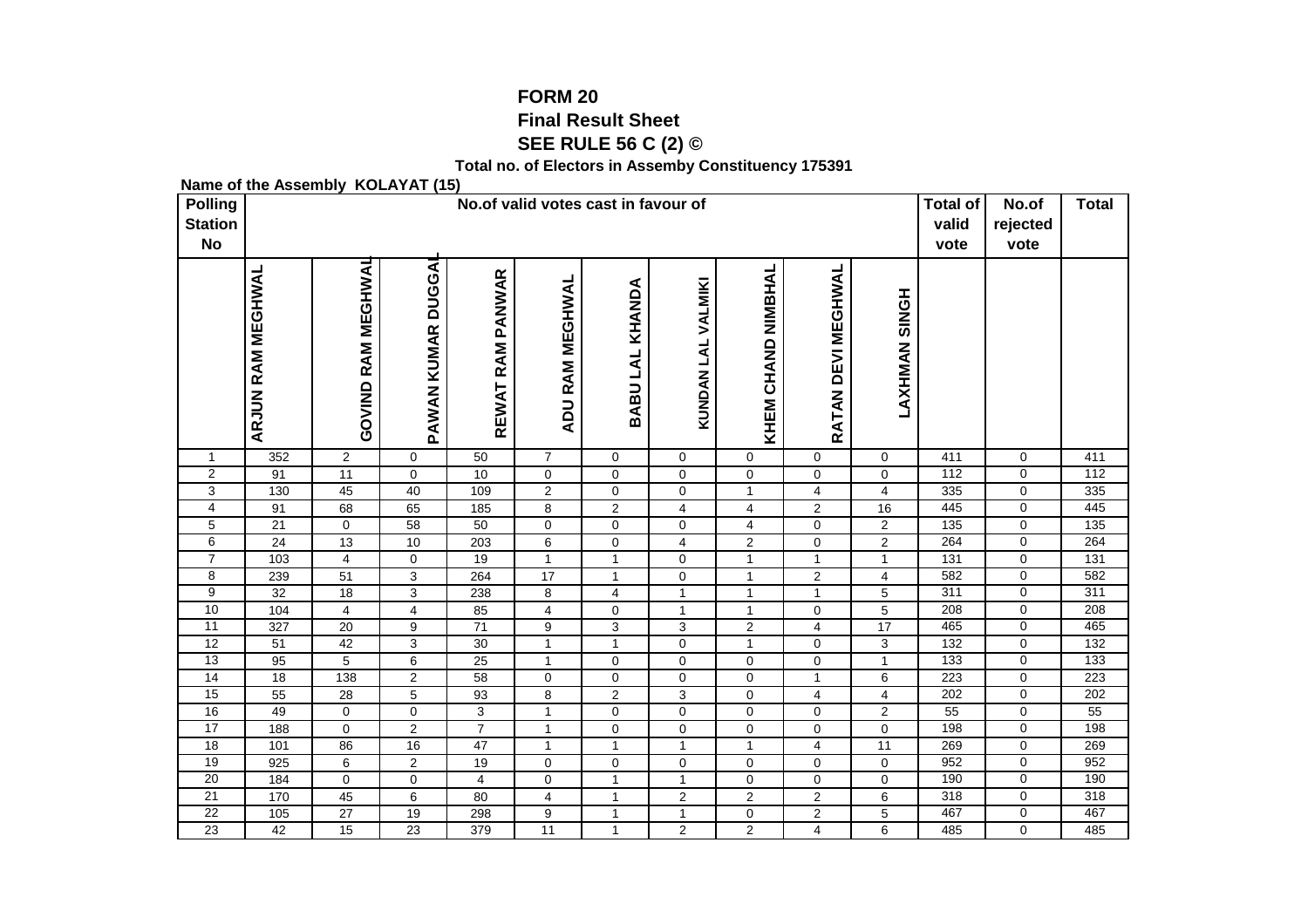| 25<br>$\overline{5}$<br>$\overline{5}$<br>$\overline{26}$<br>67<br>0<br>109<br>$\mathbf 0$<br>109<br>$\mathbf 0$<br>$\overline{4}$<br>$\mathbf{1}$<br>$\mathbf 0$<br>$\mathbf{1}$<br>$\overline{c}$<br>258<br>258<br>26<br>91<br>3<br>134<br>8<br>2<br>3<br>$\mathbf 0$<br>14<br>$\mathbf 0$<br>$\mathbf{1}$<br>27<br>5<br>330<br>0<br>330<br>213<br>12<br>8<br>82<br>4<br>2<br>0<br>3<br>$\mathbf{1}$<br>28<br>199<br>$\mathbf 0$<br>199<br>121<br>5<br>$\overline{2}$<br>55<br>$\mathbf{1}$<br>$\overline{2}$<br>$\mathbf 0$<br>3<br>10<br>$\mathbf 0$<br>29<br>27<br>$\mathbf 0$<br>185<br>$\mathbf 0$<br>185<br>11<br>$\mathbf{1}$<br>136<br>8<br>$\mathbf{1}$<br>$\overline{1}$<br>$\mathbf 0$<br>$\mathbf 0$<br>452<br>30<br>$\overline{11}$<br>452<br>$\mathbf 0$<br>79<br>48<br>29<br>277<br>$\overline{2}$<br>0<br>$\mathbf{1}$<br>$\overline{4}$<br>$\mathbf{1}$<br>$\overline{31}$<br>$\overline{34}$<br>$\overline{2}$<br>39<br>$\overline{2}$<br>$\mathbf 0$<br>442<br>$\mathbf 0$<br>442<br>348<br>15<br>$\overline{1}$<br>0<br>$\mathbf{1}$<br>32<br>235<br>220<br>5<br>0<br>$\overline{2}$<br>$\overline{3}$<br>235<br>$\Omega$<br>$\mathbf{1}$<br>$\mathbf{1}$<br>$\mathbf{1}$<br>$\mathbf{1}$<br>$\mathbf{1}$<br>33<br>104<br>$\mathbf 2$<br>107<br>$\mathbf 0$<br>107<br>$\mathbf{1}$<br>$\mathbf 0$<br>$\mathbf 0$<br>$\pmb{0}$<br>$\mathbf 0$<br>0<br>0<br>$\mathbf 0$<br>34<br>385<br>385<br>$\overline{2}$<br>$\mathbf 0$<br>339<br>8<br>4<br>28<br>$\mathbf{1}$<br>$\mathbf 0$<br>$\mathbf{1}$<br>$\mathbf{1}$<br>$\mathbf{1}$<br>35<br>$\overline{c}$<br>258<br>$\mathbf 0$<br>258<br>254<br>$\mathbf{1}$<br>$\mathbf 0$<br>$\mathbf{1}$<br>$\mathbf 0$<br>$\pmb{0}$<br>$\mathbf 0$<br>$\mathbf 0$<br>0<br>36<br>324<br>324<br>237<br>15<br>6<br>44<br>4<br>$\pmb{0}$<br>3<br>0<br>4<br>11<br>$\mathbf 0$<br>$\overline{37}$<br>$\overline{2}$<br>81<br>42<br>9<br>5<br>18<br>3<br>0<br>$\mathbf 0$<br>2<br>$\mathbf 0$<br>81<br>$\mathbf 0$<br>38<br>$\overline{5}$<br>$\overline{7}$<br>272<br>$\overline{0}$<br>272<br>91<br>$\mathsf 3$<br>6<br>124<br>$\overline{4}$<br>$\overline{4}$<br>$\overline{4}$<br>24<br>39<br>$\overline{7}$<br>$\overline{7}$<br>$\overline{2}$<br>$\overline{2}$<br>401<br>$\mathbf 0$<br>401<br>328<br>$\mathbf{1}$<br>$\mathbf 0$<br>$\mathbf 0$<br>11<br>43<br>40<br>12<br>431<br>$\mathbf 0$<br>431<br>404<br>6<br>$\overline{\mathbf{c}}$<br>3<br>$\pmb{0}$<br>0<br>$\mathbf 0$<br>0<br>4<br>$\overline{3}$<br>$\overline{2}$<br>41<br>285<br>43<br>$\overline{\mathbf{4}}$<br>$\overline{47}$<br>$\overline{\mathbf{c}}$<br>$\mathbf{1}$<br>3<br>$\overline{11}$<br>401<br>$\mathbf 0$<br>401<br>42<br>$\overline{5}$<br>$\overline{2}$<br>294<br>$\mathbf 0$<br>294<br>$\frac{1}{134}$<br>62<br>$\overline{c}$<br>66<br>3<br>$\overline{1}$<br>$\overline{4}$<br>15<br>43<br>497<br>0<br>497<br>318<br>8<br>53<br>$\mathbf{1}$<br>0<br>$\mathbf 0$<br>0<br>$\overline{\mathbf{c}}$<br>114<br>$\mathbf{1}$<br>44<br>$\overline{2}$<br>$\overline{c}$<br>207<br>$\mathbf 0$<br>207<br>136<br>47<br>3<br>$\overline{1}$<br>$\mathbf 0$<br>0<br>15<br>$\mathbf{1}$<br>45<br>$\overline{73}$<br>$\mathbf{3}$<br>10<br>$\overline{7}$<br>95<br>$\mathbf 0$<br>95<br>$\mathbf 0$<br>$\mathbf 0$<br>$\mathbf{1}$<br>$\mathbf 0$<br>$\mathbf{1}$<br>$\mathbf 0$<br>46<br>178<br>$\overline{7}$<br>$\overline{2}$<br>423<br>$\mathbf 0$<br>423<br>8<br>219<br>6<br>$\pmb{0}$<br>$\mathbf 0$<br>0<br>3<br>47<br>$\overline{c}$<br>8<br>325<br>$\mathbf 0$<br>325<br>105<br>8<br>$\overline{1}$<br>$\mathbf{1}$<br>4<br>46<br>149<br>$\mathbf{1}$<br>48<br>145<br>$\mathbf 0$<br>$\mathbf 0$<br>$\mathbf 0$<br>$\mathbf 0$<br>190<br>$\Omega$<br>190<br>8<br>12<br>$\overline{24}$<br>$\mathbf{1}$<br>0<br>49<br>$\sqrt{2}$<br>147<br>$\mathbf 0$<br>147<br>92<br>38<br>9<br>$\mathbf{1}$<br>$\pmb{0}$<br>$\mathbf 0$<br>0<br>0<br>5<br>50<br>501<br>501<br>264<br>$\overline{\mathbf{4}}$<br>4<br>$\mathbf 0$<br>139<br>41<br>46<br>$\mathbf{1}$<br>$\mathbf{1}$<br>$\mathbf 0$<br>$\mathbf{1}$<br>51<br>74<br>$\pmb{0}$<br>232<br>$\overline{15}$<br>16<br>$\frac{114}{114}$<br>6<br>$\overline{2}$<br>$\overline{2}$<br>$\pmb{0}$<br>$\pmb{0}$<br>3<br>232<br>52<br>3<br>356<br>93<br>13<br>6<br>$\pmb{0}$<br>$\mathbf{1}$<br>2<br>356<br>$\mathbf 0$<br>18<br>216<br>4<br>53<br>339<br>339<br>114<br>3<br>199<br>10<br>$\overline{2}$<br>$\overline{2}$<br>$\overline{2}$<br>0<br>6<br>$\mathbf 0$<br>$\mathbf{1}$<br>54<br>$\overline{0}$<br>181<br>$\overline{4}$<br>$\overline{2}$<br>$\overline{97}$<br>3<br>6<br>$\overline{2}$<br>3<br>$\overline{c}$<br>181<br>52<br>10<br>55<br>$\overline{2}$<br>$\mathbf 0$<br>113<br>8<br>37<br>4<br>3<br>0<br>6<br>113<br>49<br>4<br>0<br>56<br>502<br>$\mathbf 0$<br>502<br>119<br>22<br>10<br>299<br>16<br>4<br>5<br>3<br>8<br>16<br>57<br>$\overline{7}$<br>31<br>0<br>$\pmb{0}$<br>$\overline{c}$<br>91<br>$\Omega$<br>91<br>49<br>$\mathbf{1}$<br>$\mathbf{1}$<br>$\pmb{0}$<br>$\mathbf 0$<br>58<br>76<br>$\mathbf 0$<br>76<br>49<br>3<br>$\mathbf 0$<br>$\overline{22}$<br>$\mathbf{1}$<br>$\mathbf 0$<br>$\overline{1}$<br>$\pmb{0}$<br>$\pmb{0}$<br>$\pmb{0}$<br>59<br>584<br>3<br>$\boldsymbol{7}$<br>584<br>$\mathbf 0$<br>103<br>55<br>50<br>347<br>12<br>3<br>3<br>$\mathbf{1}$<br>60<br>$\overline{2}$<br>130<br>130<br>62<br>3<br>$\mathbf 0$<br>$\overline{57}$<br>3<br>$\pmb{0}$<br>$\overline{2}$<br>$\mathbf 0$<br>$\mathbf{1}$<br>$\mathbf 0$<br>61<br>$\overline{4}$<br>$\overline{\mathbf{4}}$<br>260<br>$\mathbf 0$<br>260<br>125<br>43<br>76<br>$\mathbf{2}$<br>$\mathbf{1}$<br>$\mathbf{1}$<br>3<br>$\mathbf{1}$<br>62<br>$\overline{5}$<br>$\overline{2}$<br>$\overline{5}$<br>280<br>86<br>148<br>$\overline{2}$<br>280<br>$\mathbf 0$<br>24<br>6<br>$\mathbf{1}$<br>$\mathbf{1}$<br>63<br>5<br>$\mathbf 0$<br>265<br>139<br>9<br>79<br>6<br>$\pmb{0}$<br>$\mathbf 0$<br>0<br>265<br>26<br>$\mathbf{1}$<br>277<br>64<br>$\overline{0}$<br>$\overline{c}$<br>3<br>277<br>$\mathbf 0$<br>167<br>9<br>88<br>$\mathbf{1}$<br>6<br>$\mathbf{1}$<br>0<br>65<br>543<br>543<br>101<br>8<br>23<br>376<br>17<br>$\mathbf 2$<br>0<br>3<br>4<br>9<br>$\mathbf 0$<br>66<br>620<br>$\mathbf 0$<br>620<br>114<br>27<br>35<br>417<br>8<br>5<br>3<br>$\mathbf{1}$<br>2<br>8<br>67<br>6<br>15<br>$\mathbf{1}$<br>$\pmb{0}$<br>$\mathbf 0$<br>0<br>0<br>$\mathbf 0$<br>113<br>0<br>113<br>62<br>29 |    |    |    |                |     |   |   |              |             |              |   |     |             |     |
|----------------------------------------------------------------------------------------------------------------------------------------------------------------------------------------------------------------------------------------------------------------------------------------------------------------------------------------------------------------------------------------------------------------------------------------------------------------------------------------------------------------------------------------------------------------------------------------------------------------------------------------------------------------------------------------------------------------------------------------------------------------------------------------------------------------------------------------------------------------------------------------------------------------------------------------------------------------------------------------------------------------------------------------------------------------------------------------------------------------------------------------------------------------------------------------------------------------------------------------------------------------------------------------------------------------------------------------------------------------------------------------------------------------------------------------------------------------------------------------------------------------------------------------------------------------------------------------------------------------------------------------------------------------------------------------------------------------------------------------------------------------------------------------------------------------------------------------------------------------------------------------------------------------------------------------------------------------------------------------------------------------------------------------------------------------------------------------------------------------------------------------------------------------------------------------------------------------------------------------------------------------------------------------------------------------------------------------------------------------------------------------------------------------------------------------------------------------------------------------------------------------------------------------------------------------------------------------------------------------------------------------------------------------------------------------------------------------------------------------------------------------------------------------------------------------------------------------------------------------------------------------------------------------------------------------------------------------------------------------------------------------------------------------------------------------------------------------------------------------------------------------------------------------------------------------------------------------------------------------------------------------------------------------------------------------------------------------------------------------------------------------------------------------------------------------------------------------------------------------------------------------------------------------------------------------------------------------------------------------------------------------------------------------------------------------------------------------------------------------------------------------------------------------------------------------------------------------------------------------------------------------------------------------------------------------------------------------------------------------------------------------------------------------------------------------------------------------------------------------------------------------------------------------------------------------------------------------------------------------------------------------------------------------------------------------------------------------------------------------------------------------------------------------------------------------------------------------------------------------------------------------------------------------------------------------------------------------------------------------------------------------------------------------------------------------------------------------------------------------------------------------------------------------------------------------------------------------------------------------------------------------------------------------------------------------------------------------------------------------------------------------------------------------------------------------------------------------------------------------------------------------------------------------------------------------------------------------------------------------------------------------------------------------------------------------------------------------------------------------------------------------------------------------------------------------------------------------------------------------------------------------------------------------------------------------------------------------------------------------------------------------------------------------------------------------------------------------------------------------------------------------------------------------------------------------------------------------------------------------------------------------------------------------------------------------------------------------------------------------------------------------------------------------------------------------------------------------------------------------------------------------------------------------------------------------------------------------------------------------------------------------------------------------------------------------------------------------------------------------------------------------------------------------|----|----|----|----------------|-----|---|---|--------------|-------------|--------------|---|-----|-------------|-----|
|                                                                                                                                                                                                                                                                                                                                                                                                                                                                                                                                                                                                                                                                                                                                                                                                                                                                                                                                                                                                                                                                                                                                                                                                                                                                                                                                                                                                                                                                                                                                                                                                                                                                                                                                                                                                                                                                                                                                                                                                                                                                                                                                                                                                                                                                                                                                                                                                                                                                                                                                                                                                                                                                                                                                                                                                                                                                                                                                                                                                                                                                                                                                                                                                                                                                                                                                                                                                                                                                                                                                                                                                                                                                                                                                                                                                                                                                                                                                                                                                                                                                                                                                                                                                                                                                                                                                                                                                                                                                                                                                                                                                                                                                                                                                                                                                                                                                                                                                                                                                                                                                                                                                                                                                                                                                                                                                                                                                                                                                                                                                                                                                                                                                                                                                                                                                                                                                                                                                                                                                                                                                                                                                                                                                                                                                                                                                                                                                                | 24 | 45 | 70 | $\overline{4}$ | 173 | 3 | 1 | $\mathbf{1}$ | $\mathbf 0$ | $\mathbf{1}$ | 7 | 305 | $\mathbf 0$ | 305 |
|                                                                                                                                                                                                                                                                                                                                                                                                                                                                                                                                                                                                                                                                                                                                                                                                                                                                                                                                                                                                                                                                                                                                                                                                                                                                                                                                                                                                                                                                                                                                                                                                                                                                                                                                                                                                                                                                                                                                                                                                                                                                                                                                                                                                                                                                                                                                                                                                                                                                                                                                                                                                                                                                                                                                                                                                                                                                                                                                                                                                                                                                                                                                                                                                                                                                                                                                                                                                                                                                                                                                                                                                                                                                                                                                                                                                                                                                                                                                                                                                                                                                                                                                                                                                                                                                                                                                                                                                                                                                                                                                                                                                                                                                                                                                                                                                                                                                                                                                                                                                                                                                                                                                                                                                                                                                                                                                                                                                                                                                                                                                                                                                                                                                                                                                                                                                                                                                                                                                                                                                                                                                                                                                                                                                                                                                                                                                                                                                                |    |    |    |                |     |   |   |              |             |              |   |     |             |     |
|                                                                                                                                                                                                                                                                                                                                                                                                                                                                                                                                                                                                                                                                                                                                                                                                                                                                                                                                                                                                                                                                                                                                                                                                                                                                                                                                                                                                                                                                                                                                                                                                                                                                                                                                                                                                                                                                                                                                                                                                                                                                                                                                                                                                                                                                                                                                                                                                                                                                                                                                                                                                                                                                                                                                                                                                                                                                                                                                                                                                                                                                                                                                                                                                                                                                                                                                                                                                                                                                                                                                                                                                                                                                                                                                                                                                                                                                                                                                                                                                                                                                                                                                                                                                                                                                                                                                                                                                                                                                                                                                                                                                                                                                                                                                                                                                                                                                                                                                                                                                                                                                                                                                                                                                                                                                                                                                                                                                                                                                                                                                                                                                                                                                                                                                                                                                                                                                                                                                                                                                                                                                                                                                                                                                                                                                                                                                                                                                                |    |    |    |                |     |   |   |              |             |              |   |     |             |     |
|                                                                                                                                                                                                                                                                                                                                                                                                                                                                                                                                                                                                                                                                                                                                                                                                                                                                                                                                                                                                                                                                                                                                                                                                                                                                                                                                                                                                                                                                                                                                                                                                                                                                                                                                                                                                                                                                                                                                                                                                                                                                                                                                                                                                                                                                                                                                                                                                                                                                                                                                                                                                                                                                                                                                                                                                                                                                                                                                                                                                                                                                                                                                                                                                                                                                                                                                                                                                                                                                                                                                                                                                                                                                                                                                                                                                                                                                                                                                                                                                                                                                                                                                                                                                                                                                                                                                                                                                                                                                                                                                                                                                                                                                                                                                                                                                                                                                                                                                                                                                                                                                                                                                                                                                                                                                                                                                                                                                                                                                                                                                                                                                                                                                                                                                                                                                                                                                                                                                                                                                                                                                                                                                                                                                                                                                                                                                                                                                                |    |    |    |                |     |   |   |              |             |              |   |     |             |     |
|                                                                                                                                                                                                                                                                                                                                                                                                                                                                                                                                                                                                                                                                                                                                                                                                                                                                                                                                                                                                                                                                                                                                                                                                                                                                                                                                                                                                                                                                                                                                                                                                                                                                                                                                                                                                                                                                                                                                                                                                                                                                                                                                                                                                                                                                                                                                                                                                                                                                                                                                                                                                                                                                                                                                                                                                                                                                                                                                                                                                                                                                                                                                                                                                                                                                                                                                                                                                                                                                                                                                                                                                                                                                                                                                                                                                                                                                                                                                                                                                                                                                                                                                                                                                                                                                                                                                                                                                                                                                                                                                                                                                                                                                                                                                                                                                                                                                                                                                                                                                                                                                                                                                                                                                                                                                                                                                                                                                                                                                                                                                                                                                                                                                                                                                                                                                                                                                                                                                                                                                                                                                                                                                                                                                                                                                                                                                                                                                                |    |    |    |                |     |   |   |              |             |              |   |     |             |     |
|                                                                                                                                                                                                                                                                                                                                                                                                                                                                                                                                                                                                                                                                                                                                                                                                                                                                                                                                                                                                                                                                                                                                                                                                                                                                                                                                                                                                                                                                                                                                                                                                                                                                                                                                                                                                                                                                                                                                                                                                                                                                                                                                                                                                                                                                                                                                                                                                                                                                                                                                                                                                                                                                                                                                                                                                                                                                                                                                                                                                                                                                                                                                                                                                                                                                                                                                                                                                                                                                                                                                                                                                                                                                                                                                                                                                                                                                                                                                                                                                                                                                                                                                                                                                                                                                                                                                                                                                                                                                                                                                                                                                                                                                                                                                                                                                                                                                                                                                                                                                                                                                                                                                                                                                                                                                                                                                                                                                                                                                                                                                                                                                                                                                                                                                                                                                                                                                                                                                                                                                                                                                                                                                                                                                                                                                                                                                                                                                                |    |    |    |                |     |   |   |              |             |              |   |     |             |     |
|                                                                                                                                                                                                                                                                                                                                                                                                                                                                                                                                                                                                                                                                                                                                                                                                                                                                                                                                                                                                                                                                                                                                                                                                                                                                                                                                                                                                                                                                                                                                                                                                                                                                                                                                                                                                                                                                                                                                                                                                                                                                                                                                                                                                                                                                                                                                                                                                                                                                                                                                                                                                                                                                                                                                                                                                                                                                                                                                                                                                                                                                                                                                                                                                                                                                                                                                                                                                                                                                                                                                                                                                                                                                                                                                                                                                                                                                                                                                                                                                                                                                                                                                                                                                                                                                                                                                                                                                                                                                                                                                                                                                                                                                                                                                                                                                                                                                                                                                                                                                                                                                                                                                                                                                                                                                                                                                                                                                                                                                                                                                                                                                                                                                                                                                                                                                                                                                                                                                                                                                                                                                                                                                                                                                                                                                                                                                                                                                                |    |    |    |                |     |   |   |              |             |              |   |     |             |     |
|                                                                                                                                                                                                                                                                                                                                                                                                                                                                                                                                                                                                                                                                                                                                                                                                                                                                                                                                                                                                                                                                                                                                                                                                                                                                                                                                                                                                                                                                                                                                                                                                                                                                                                                                                                                                                                                                                                                                                                                                                                                                                                                                                                                                                                                                                                                                                                                                                                                                                                                                                                                                                                                                                                                                                                                                                                                                                                                                                                                                                                                                                                                                                                                                                                                                                                                                                                                                                                                                                                                                                                                                                                                                                                                                                                                                                                                                                                                                                                                                                                                                                                                                                                                                                                                                                                                                                                                                                                                                                                                                                                                                                                                                                                                                                                                                                                                                                                                                                                                                                                                                                                                                                                                                                                                                                                                                                                                                                                                                                                                                                                                                                                                                                                                                                                                                                                                                                                                                                                                                                                                                                                                                                                                                                                                                                                                                                                                                                |    |    |    |                |     |   |   |              |             |              |   |     |             |     |
|                                                                                                                                                                                                                                                                                                                                                                                                                                                                                                                                                                                                                                                                                                                                                                                                                                                                                                                                                                                                                                                                                                                                                                                                                                                                                                                                                                                                                                                                                                                                                                                                                                                                                                                                                                                                                                                                                                                                                                                                                                                                                                                                                                                                                                                                                                                                                                                                                                                                                                                                                                                                                                                                                                                                                                                                                                                                                                                                                                                                                                                                                                                                                                                                                                                                                                                                                                                                                                                                                                                                                                                                                                                                                                                                                                                                                                                                                                                                                                                                                                                                                                                                                                                                                                                                                                                                                                                                                                                                                                                                                                                                                                                                                                                                                                                                                                                                                                                                                                                                                                                                                                                                                                                                                                                                                                                                                                                                                                                                                                                                                                                                                                                                                                                                                                                                                                                                                                                                                                                                                                                                                                                                                                                                                                                                                                                                                                                                                |    |    |    |                |     |   |   |              |             |              |   |     |             |     |
|                                                                                                                                                                                                                                                                                                                                                                                                                                                                                                                                                                                                                                                                                                                                                                                                                                                                                                                                                                                                                                                                                                                                                                                                                                                                                                                                                                                                                                                                                                                                                                                                                                                                                                                                                                                                                                                                                                                                                                                                                                                                                                                                                                                                                                                                                                                                                                                                                                                                                                                                                                                                                                                                                                                                                                                                                                                                                                                                                                                                                                                                                                                                                                                                                                                                                                                                                                                                                                                                                                                                                                                                                                                                                                                                                                                                                                                                                                                                                                                                                                                                                                                                                                                                                                                                                                                                                                                                                                                                                                                                                                                                                                                                                                                                                                                                                                                                                                                                                                                                                                                                                                                                                                                                                                                                                                                                                                                                                                                                                                                                                                                                                                                                                                                                                                                                                                                                                                                                                                                                                                                                                                                                                                                                                                                                                                                                                                                                                |    |    |    |                |     |   |   |              |             |              |   |     |             |     |
|                                                                                                                                                                                                                                                                                                                                                                                                                                                                                                                                                                                                                                                                                                                                                                                                                                                                                                                                                                                                                                                                                                                                                                                                                                                                                                                                                                                                                                                                                                                                                                                                                                                                                                                                                                                                                                                                                                                                                                                                                                                                                                                                                                                                                                                                                                                                                                                                                                                                                                                                                                                                                                                                                                                                                                                                                                                                                                                                                                                                                                                                                                                                                                                                                                                                                                                                                                                                                                                                                                                                                                                                                                                                                                                                                                                                                                                                                                                                                                                                                                                                                                                                                                                                                                                                                                                                                                                                                                                                                                                                                                                                                                                                                                                                                                                                                                                                                                                                                                                                                                                                                                                                                                                                                                                                                                                                                                                                                                                                                                                                                                                                                                                                                                                                                                                                                                                                                                                                                                                                                                                                                                                                                                                                                                                                                                                                                                                                                |    |    |    |                |     |   |   |              |             |              |   |     |             |     |
|                                                                                                                                                                                                                                                                                                                                                                                                                                                                                                                                                                                                                                                                                                                                                                                                                                                                                                                                                                                                                                                                                                                                                                                                                                                                                                                                                                                                                                                                                                                                                                                                                                                                                                                                                                                                                                                                                                                                                                                                                                                                                                                                                                                                                                                                                                                                                                                                                                                                                                                                                                                                                                                                                                                                                                                                                                                                                                                                                                                                                                                                                                                                                                                                                                                                                                                                                                                                                                                                                                                                                                                                                                                                                                                                                                                                                                                                                                                                                                                                                                                                                                                                                                                                                                                                                                                                                                                                                                                                                                                                                                                                                                                                                                                                                                                                                                                                                                                                                                                                                                                                                                                                                                                                                                                                                                                                                                                                                                                                                                                                                                                                                                                                                                                                                                                                                                                                                                                                                                                                                                                                                                                                                                                                                                                                                                                                                                                                                |    |    |    |                |     |   |   |              |             |              |   |     |             |     |
|                                                                                                                                                                                                                                                                                                                                                                                                                                                                                                                                                                                                                                                                                                                                                                                                                                                                                                                                                                                                                                                                                                                                                                                                                                                                                                                                                                                                                                                                                                                                                                                                                                                                                                                                                                                                                                                                                                                                                                                                                                                                                                                                                                                                                                                                                                                                                                                                                                                                                                                                                                                                                                                                                                                                                                                                                                                                                                                                                                                                                                                                                                                                                                                                                                                                                                                                                                                                                                                                                                                                                                                                                                                                                                                                                                                                                                                                                                                                                                                                                                                                                                                                                                                                                                                                                                                                                                                                                                                                                                                                                                                                                                                                                                                                                                                                                                                                                                                                                                                                                                                                                                                                                                                                                                                                                                                                                                                                                                                                                                                                                                                                                                                                                                                                                                                                                                                                                                                                                                                                                                                                                                                                                                                                                                                                                                                                                                                                                |    |    |    |                |     |   |   |              |             |              |   |     |             |     |
|                                                                                                                                                                                                                                                                                                                                                                                                                                                                                                                                                                                                                                                                                                                                                                                                                                                                                                                                                                                                                                                                                                                                                                                                                                                                                                                                                                                                                                                                                                                                                                                                                                                                                                                                                                                                                                                                                                                                                                                                                                                                                                                                                                                                                                                                                                                                                                                                                                                                                                                                                                                                                                                                                                                                                                                                                                                                                                                                                                                                                                                                                                                                                                                                                                                                                                                                                                                                                                                                                                                                                                                                                                                                                                                                                                                                                                                                                                                                                                                                                                                                                                                                                                                                                                                                                                                                                                                                                                                                                                                                                                                                                                                                                                                                                                                                                                                                                                                                                                                                                                                                                                                                                                                                                                                                                                                                                                                                                                                                                                                                                                                                                                                                                                                                                                                                                                                                                                                                                                                                                                                                                                                                                                                                                                                                                                                                                                                                                |    |    |    |                |     |   |   |              |             |              |   |     |             |     |
|                                                                                                                                                                                                                                                                                                                                                                                                                                                                                                                                                                                                                                                                                                                                                                                                                                                                                                                                                                                                                                                                                                                                                                                                                                                                                                                                                                                                                                                                                                                                                                                                                                                                                                                                                                                                                                                                                                                                                                                                                                                                                                                                                                                                                                                                                                                                                                                                                                                                                                                                                                                                                                                                                                                                                                                                                                                                                                                                                                                                                                                                                                                                                                                                                                                                                                                                                                                                                                                                                                                                                                                                                                                                                                                                                                                                                                                                                                                                                                                                                                                                                                                                                                                                                                                                                                                                                                                                                                                                                                                                                                                                                                                                                                                                                                                                                                                                                                                                                                                                                                                                                                                                                                                                                                                                                                                                                                                                                                                                                                                                                                                                                                                                                                                                                                                                                                                                                                                                                                                                                                                                                                                                                                                                                                                                                                                                                                                                                |    |    |    |                |     |   |   |              |             |              |   |     |             |     |
|                                                                                                                                                                                                                                                                                                                                                                                                                                                                                                                                                                                                                                                                                                                                                                                                                                                                                                                                                                                                                                                                                                                                                                                                                                                                                                                                                                                                                                                                                                                                                                                                                                                                                                                                                                                                                                                                                                                                                                                                                                                                                                                                                                                                                                                                                                                                                                                                                                                                                                                                                                                                                                                                                                                                                                                                                                                                                                                                                                                                                                                                                                                                                                                                                                                                                                                                                                                                                                                                                                                                                                                                                                                                                                                                                                                                                                                                                                                                                                                                                                                                                                                                                                                                                                                                                                                                                                                                                                                                                                                                                                                                                                                                                                                                                                                                                                                                                                                                                                                                                                                                                                                                                                                                                                                                                                                                                                                                                                                                                                                                                                                                                                                                                                                                                                                                                                                                                                                                                                                                                                                                                                                                                                                                                                                                                                                                                                                                                |    |    |    |                |     |   |   |              |             |              |   |     |             |     |
|                                                                                                                                                                                                                                                                                                                                                                                                                                                                                                                                                                                                                                                                                                                                                                                                                                                                                                                                                                                                                                                                                                                                                                                                                                                                                                                                                                                                                                                                                                                                                                                                                                                                                                                                                                                                                                                                                                                                                                                                                                                                                                                                                                                                                                                                                                                                                                                                                                                                                                                                                                                                                                                                                                                                                                                                                                                                                                                                                                                                                                                                                                                                                                                                                                                                                                                                                                                                                                                                                                                                                                                                                                                                                                                                                                                                                                                                                                                                                                                                                                                                                                                                                                                                                                                                                                                                                                                                                                                                                                                                                                                                                                                                                                                                                                                                                                                                                                                                                                                                                                                                                                                                                                                                                                                                                                                                                                                                                                                                                                                                                                                                                                                                                                                                                                                                                                                                                                                                                                                                                                                                                                                                                                                                                                                                                                                                                                                                                |    |    |    |                |     |   |   |              |             |              |   |     |             |     |
|                                                                                                                                                                                                                                                                                                                                                                                                                                                                                                                                                                                                                                                                                                                                                                                                                                                                                                                                                                                                                                                                                                                                                                                                                                                                                                                                                                                                                                                                                                                                                                                                                                                                                                                                                                                                                                                                                                                                                                                                                                                                                                                                                                                                                                                                                                                                                                                                                                                                                                                                                                                                                                                                                                                                                                                                                                                                                                                                                                                                                                                                                                                                                                                                                                                                                                                                                                                                                                                                                                                                                                                                                                                                                                                                                                                                                                                                                                                                                                                                                                                                                                                                                                                                                                                                                                                                                                                                                                                                                                                                                                                                                                                                                                                                                                                                                                                                                                                                                                                                                                                                                                                                                                                                                                                                                                                                                                                                                                                                                                                                                                                                                                                                                                                                                                                                                                                                                                                                                                                                                                                                                                                                                                                                                                                                                                                                                                                                                |    |    |    |                |     |   |   |              |             |              |   |     |             |     |
|                                                                                                                                                                                                                                                                                                                                                                                                                                                                                                                                                                                                                                                                                                                                                                                                                                                                                                                                                                                                                                                                                                                                                                                                                                                                                                                                                                                                                                                                                                                                                                                                                                                                                                                                                                                                                                                                                                                                                                                                                                                                                                                                                                                                                                                                                                                                                                                                                                                                                                                                                                                                                                                                                                                                                                                                                                                                                                                                                                                                                                                                                                                                                                                                                                                                                                                                                                                                                                                                                                                                                                                                                                                                                                                                                                                                                                                                                                                                                                                                                                                                                                                                                                                                                                                                                                                                                                                                                                                                                                                                                                                                                                                                                                                                                                                                                                                                                                                                                                                                                                                                                                                                                                                                                                                                                                                                                                                                                                                                                                                                                                                                                                                                                                                                                                                                                                                                                                                                                                                                                                                                                                                                                                                                                                                                                                                                                                                                                |    |    |    |                |     |   |   |              |             |              |   |     |             |     |
|                                                                                                                                                                                                                                                                                                                                                                                                                                                                                                                                                                                                                                                                                                                                                                                                                                                                                                                                                                                                                                                                                                                                                                                                                                                                                                                                                                                                                                                                                                                                                                                                                                                                                                                                                                                                                                                                                                                                                                                                                                                                                                                                                                                                                                                                                                                                                                                                                                                                                                                                                                                                                                                                                                                                                                                                                                                                                                                                                                                                                                                                                                                                                                                                                                                                                                                                                                                                                                                                                                                                                                                                                                                                                                                                                                                                                                                                                                                                                                                                                                                                                                                                                                                                                                                                                                                                                                                                                                                                                                                                                                                                                                                                                                                                                                                                                                                                                                                                                                                                                                                                                                                                                                                                                                                                                                                                                                                                                                                                                                                                                                                                                                                                                                                                                                                                                                                                                                                                                                                                                                                                                                                                                                                                                                                                                                                                                                                                                |    |    |    |                |     |   |   |              |             |              |   |     |             |     |
|                                                                                                                                                                                                                                                                                                                                                                                                                                                                                                                                                                                                                                                                                                                                                                                                                                                                                                                                                                                                                                                                                                                                                                                                                                                                                                                                                                                                                                                                                                                                                                                                                                                                                                                                                                                                                                                                                                                                                                                                                                                                                                                                                                                                                                                                                                                                                                                                                                                                                                                                                                                                                                                                                                                                                                                                                                                                                                                                                                                                                                                                                                                                                                                                                                                                                                                                                                                                                                                                                                                                                                                                                                                                                                                                                                                                                                                                                                                                                                                                                                                                                                                                                                                                                                                                                                                                                                                                                                                                                                                                                                                                                                                                                                                                                                                                                                                                                                                                                                                                                                                                                                                                                                                                                                                                                                                                                                                                                                                                                                                                                                                                                                                                                                                                                                                                                                                                                                                                                                                                                                                                                                                                                                                                                                                                                                                                                                                                                |    |    |    |                |     |   |   |              |             |              |   |     |             |     |
|                                                                                                                                                                                                                                                                                                                                                                                                                                                                                                                                                                                                                                                                                                                                                                                                                                                                                                                                                                                                                                                                                                                                                                                                                                                                                                                                                                                                                                                                                                                                                                                                                                                                                                                                                                                                                                                                                                                                                                                                                                                                                                                                                                                                                                                                                                                                                                                                                                                                                                                                                                                                                                                                                                                                                                                                                                                                                                                                                                                                                                                                                                                                                                                                                                                                                                                                                                                                                                                                                                                                                                                                                                                                                                                                                                                                                                                                                                                                                                                                                                                                                                                                                                                                                                                                                                                                                                                                                                                                                                                                                                                                                                                                                                                                                                                                                                                                                                                                                                                                                                                                                                                                                                                                                                                                                                                                                                                                                                                                                                                                                                                                                                                                                                                                                                                                                                                                                                                                                                                                                                                                                                                                                                                                                                                                                                                                                                                                                |    |    |    |                |     |   |   |              |             |              |   |     |             |     |
|                                                                                                                                                                                                                                                                                                                                                                                                                                                                                                                                                                                                                                                                                                                                                                                                                                                                                                                                                                                                                                                                                                                                                                                                                                                                                                                                                                                                                                                                                                                                                                                                                                                                                                                                                                                                                                                                                                                                                                                                                                                                                                                                                                                                                                                                                                                                                                                                                                                                                                                                                                                                                                                                                                                                                                                                                                                                                                                                                                                                                                                                                                                                                                                                                                                                                                                                                                                                                                                                                                                                                                                                                                                                                                                                                                                                                                                                                                                                                                                                                                                                                                                                                                                                                                                                                                                                                                                                                                                                                                                                                                                                                                                                                                                                                                                                                                                                                                                                                                                                                                                                                                                                                                                                                                                                                                                                                                                                                                                                                                                                                                                                                                                                                                                                                                                                                                                                                                                                                                                                                                                                                                                                                                                                                                                                                                                                                                                                                |    |    |    |                |     |   |   |              |             |              |   |     |             |     |
|                                                                                                                                                                                                                                                                                                                                                                                                                                                                                                                                                                                                                                                                                                                                                                                                                                                                                                                                                                                                                                                                                                                                                                                                                                                                                                                                                                                                                                                                                                                                                                                                                                                                                                                                                                                                                                                                                                                                                                                                                                                                                                                                                                                                                                                                                                                                                                                                                                                                                                                                                                                                                                                                                                                                                                                                                                                                                                                                                                                                                                                                                                                                                                                                                                                                                                                                                                                                                                                                                                                                                                                                                                                                                                                                                                                                                                                                                                                                                                                                                                                                                                                                                                                                                                                                                                                                                                                                                                                                                                                                                                                                                                                                                                                                                                                                                                                                                                                                                                                                                                                                                                                                                                                                                                                                                                                                                                                                                                                                                                                                                                                                                                                                                                                                                                                                                                                                                                                                                                                                                                                                                                                                                                                                                                                                                                                                                                                                                |    |    |    |                |     |   |   |              |             |              |   |     |             |     |
|                                                                                                                                                                                                                                                                                                                                                                                                                                                                                                                                                                                                                                                                                                                                                                                                                                                                                                                                                                                                                                                                                                                                                                                                                                                                                                                                                                                                                                                                                                                                                                                                                                                                                                                                                                                                                                                                                                                                                                                                                                                                                                                                                                                                                                                                                                                                                                                                                                                                                                                                                                                                                                                                                                                                                                                                                                                                                                                                                                                                                                                                                                                                                                                                                                                                                                                                                                                                                                                                                                                                                                                                                                                                                                                                                                                                                                                                                                                                                                                                                                                                                                                                                                                                                                                                                                                                                                                                                                                                                                                                                                                                                                                                                                                                                                                                                                                                                                                                                                                                                                                                                                                                                                                                                                                                                                                                                                                                                                                                                                                                                                                                                                                                                                                                                                                                                                                                                                                                                                                                                                                                                                                                                                                                                                                                                                                                                                                                                |    |    |    |                |     |   |   |              |             |              |   |     |             |     |
|                                                                                                                                                                                                                                                                                                                                                                                                                                                                                                                                                                                                                                                                                                                                                                                                                                                                                                                                                                                                                                                                                                                                                                                                                                                                                                                                                                                                                                                                                                                                                                                                                                                                                                                                                                                                                                                                                                                                                                                                                                                                                                                                                                                                                                                                                                                                                                                                                                                                                                                                                                                                                                                                                                                                                                                                                                                                                                                                                                                                                                                                                                                                                                                                                                                                                                                                                                                                                                                                                                                                                                                                                                                                                                                                                                                                                                                                                                                                                                                                                                                                                                                                                                                                                                                                                                                                                                                                                                                                                                                                                                                                                                                                                                                                                                                                                                                                                                                                                                                                                                                                                                                                                                                                                                                                                                                                                                                                                                                                                                                                                                                                                                                                                                                                                                                                                                                                                                                                                                                                                                                                                                                                                                                                                                                                                                                                                                                                                |    |    |    |                |     |   |   |              |             |              |   |     |             |     |
|                                                                                                                                                                                                                                                                                                                                                                                                                                                                                                                                                                                                                                                                                                                                                                                                                                                                                                                                                                                                                                                                                                                                                                                                                                                                                                                                                                                                                                                                                                                                                                                                                                                                                                                                                                                                                                                                                                                                                                                                                                                                                                                                                                                                                                                                                                                                                                                                                                                                                                                                                                                                                                                                                                                                                                                                                                                                                                                                                                                                                                                                                                                                                                                                                                                                                                                                                                                                                                                                                                                                                                                                                                                                                                                                                                                                                                                                                                                                                                                                                                                                                                                                                                                                                                                                                                                                                                                                                                                                                                                                                                                                                                                                                                                                                                                                                                                                                                                                                                                                                                                                                                                                                                                                                                                                                                                                                                                                                                                                                                                                                                                                                                                                                                                                                                                                                                                                                                                                                                                                                                                                                                                                                                                                                                                                                                                                                                                                                |    |    |    |                |     |   |   |              |             |              |   |     |             |     |
|                                                                                                                                                                                                                                                                                                                                                                                                                                                                                                                                                                                                                                                                                                                                                                                                                                                                                                                                                                                                                                                                                                                                                                                                                                                                                                                                                                                                                                                                                                                                                                                                                                                                                                                                                                                                                                                                                                                                                                                                                                                                                                                                                                                                                                                                                                                                                                                                                                                                                                                                                                                                                                                                                                                                                                                                                                                                                                                                                                                                                                                                                                                                                                                                                                                                                                                                                                                                                                                                                                                                                                                                                                                                                                                                                                                                                                                                                                                                                                                                                                                                                                                                                                                                                                                                                                                                                                                                                                                                                                                                                                                                                                                                                                                                                                                                                                                                                                                                                                                                                                                                                                                                                                                                                                                                                                                                                                                                                                                                                                                                                                                                                                                                                                                                                                                                                                                                                                                                                                                                                                                                                                                                                                                                                                                                                                                                                                                                                |    |    |    |                |     |   |   |              |             |              |   |     |             |     |
|                                                                                                                                                                                                                                                                                                                                                                                                                                                                                                                                                                                                                                                                                                                                                                                                                                                                                                                                                                                                                                                                                                                                                                                                                                                                                                                                                                                                                                                                                                                                                                                                                                                                                                                                                                                                                                                                                                                                                                                                                                                                                                                                                                                                                                                                                                                                                                                                                                                                                                                                                                                                                                                                                                                                                                                                                                                                                                                                                                                                                                                                                                                                                                                                                                                                                                                                                                                                                                                                                                                                                                                                                                                                                                                                                                                                                                                                                                                                                                                                                                                                                                                                                                                                                                                                                                                                                                                                                                                                                                                                                                                                                                                                                                                                                                                                                                                                                                                                                                                                                                                                                                                                                                                                                                                                                                                                                                                                                                                                                                                                                                                                                                                                                                                                                                                                                                                                                                                                                                                                                                                                                                                                                                                                                                                                                                                                                                                                                |    |    |    |                |     |   |   |              |             |              |   |     |             |     |
|                                                                                                                                                                                                                                                                                                                                                                                                                                                                                                                                                                                                                                                                                                                                                                                                                                                                                                                                                                                                                                                                                                                                                                                                                                                                                                                                                                                                                                                                                                                                                                                                                                                                                                                                                                                                                                                                                                                                                                                                                                                                                                                                                                                                                                                                                                                                                                                                                                                                                                                                                                                                                                                                                                                                                                                                                                                                                                                                                                                                                                                                                                                                                                                                                                                                                                                                                                                                                                                                                                                                                                                                                                                                                                                                                                                                                                                                                                                                                                                                                                                                                                                                                                                                                                                                                                                                                                                                                                                                                                                                                                                                                                                                                                                                                                                                                                                                                                                                                                                                                                                                                                                                                                                                                                                                                                                                                                                                                                                                                                                                                                                                                                                                                                                                                                                                                                                                                                                                                                                                                                                                                                                                                                                                                                                                                                                                                                                                                |    |    |    |                |     |   |   |              |             |              |   |     |             |     |
|                                                                                                                                                                                                                                                                                                                                                                                                                                                                                                                                                                                                                                                                                                                                                                                                                                                                                                                                                                                                                                                                                                                                                                                                                                                                                                                                                                                                                                                                                                                                                                                                                                                                                                                                                                                                                                                                                                                                                                                                                                                                                                                                                                                                                                                                                                                                                                                                                                                                                                                                                                                                                                                                                                                                                                                                                                                                                                                                                                                                                                                                                                                                                                                                                                                                                                                                                                                                                                                                                                                                                                                                                                                                                                                                                                                                                                                                                                                                                                                                                                                                                                                                                                                                                                                                                                                                                                                                                                                                                                                                                                                                                                                                                                                                                                                                                                                                                                                                                                                                                                                                                                                                                                                                                                                                                                                                                                                                                                                                                                                                                                                                                                                                                                                                                                                                                                                                                                                                                                                                                                                                                                                                                                                                                                                                                                                                                                                                                |    |    |    |                |     |   |   |              |             |              |   |     |             |     |
|                                                                                                                                                                                                                                                                                                                                                                                                                                                                                                                                                                                                                                                                                                                                                                                                                                                                                                                                                                                                                                                                                                                                                                                                                                                                                                                                                                                                                                                                                                                                                                                                                                                                                                                                                                                                                                                                                                                                                                                                                                                                                                                                                                                                                                                                                                                                                                                                                                                                                                                                                                                                                                                                                                                                                                                                                                                                                                                                                                                                                                                                                                                                                                                                                                                                                                                                                                                                                                                                                                                                                                                                                                                                                                                                                                                                                                                                                                                                                                                                                                                                                                                                                                                                                                                                                                                                                                                                                                                                                                                                                                                                                                                                                                                                                                                                                                                                                                                                                                                                                                                                                                                                                                                                                                                                                                                                                                                                                                                                                                                                                                                                                                                                                                                                                                                                                                                                                                                                                                                                                                                                                                                                                                                                                                                                                                                                                                                                                |    |    |    |                |     |   |   |              |             |              |   |     |             |     |
|                                                                                                                                                                                                                                                                                                                                                                                                                                                                                                                                                                                                                                                                                                                                                                                                                                                                                                                                                                                                                                                                                                                                                                                                                                                                                                                                                                                                                                                                                                                                                                                                                                                                                                                                                                                                                                                                                                                                                                                                                                                                                                                                                                                                                                                                                                                                                                                                                                                                                                                                                                                                                                                                                                                                                                                                                                                                                                                                                                                                                                                                                                                                                                                                                                                                                                                                                                                                                                                                                                                                                                                                                                                                                                                                                                                                                                                                                                                                                                                                                                                                                                                                                                                                                                                                                                                                                                                                                                                                                                                                                                                                                                                                                                                                                                                                                                                                                                                                                                                                                                                                                                                                                                                                                                                                                                                                                                                                                                                                                                                                                                                                                                                                                                                                                                                                                                                                                                                                                                                                                                                                                                                                                                                                                                                                                                                                                                                                                |    |    |    |                |     |   |   |              |             |              |   |     |             |     |
|                                                                                                                                                                                                                                                                                                                                                                                                                                                                                                                                                                                                                                                                                                                                                                                                                                                                                                                                                                                                                                                                                                                                                                                                                                                                                                                                                                                                                                                                                                                                                                                                                                                                                                                                                                                                                                                                                                                                                                                                                                                                                                                                                                                                                                                                                                                                                                                                                                                                                                                                                                                                                                                                                                                                                                                                                                                                                                                                                                                                                                                                                                                                                                                                                                                                                                                                                                                                                                                                                                                                                                                                                                                                                                                                                                                                                                                                                                                                                                                                                                                                                                                                                                                                                                                                                                                                                                                                                                                                                                                                                                                                                                                                                                                                                                                                                                                                                                                                                                                                                                                                                                                                                                                                                                                                                                                                                                                                                                                                                                                                                                                                                                                                                                                                                                                                                                                                                                                                                                                                                                                                                                                                                                                                                                                                                                                                                                                                                |    |    |    |                |     |   |   |              |             |              |   |     |             |     |
|                                                                                                                                                                                                                                                                                                                                                                                                                                                                                                                                                                                                                                                                                                                                                                                                                                                                                                                                                                                                                                                                                                                                                                                                                                                                                                                                                                                                                                                                                                                                                                                                                                                                                                                                                                                                                                                                                                                                                                                                                                                                                                                                                                                                                                                                                                                                                                                                                                                                                                                                                                                                                                                                                                                                                                                                                                                                                                                                                                                                                                                                                                                                                                                                                                                                                                                                                                                                                                                                                                                                                                                                                                                                                                                                                                                                                                                                                                                                                                                                                                                                                                                                                                                                                                                                                                                                                                                                                                                                                                                                                                                                                                                                                                                                                                                                                                                                                                                                                                                                                                                                                                                                                                                                                                                                                                                                                                                                                                                                                                                                                                                                                                                                                                                                                                                                                                                                                                                                                                                                                                                                                                                                                                                                                                                                                                                                                                                                                |    |    |    |                |     |   |   |              |             |              |   |     |             |     |
|                                                                                                                                                                                                                                                                                                                                                                                                                                                                                                                                                                                                                                                                                                                                                                                                                                                                                                                                                                                                                                                                                                                                                                                                                                                                                                                                                                                                                                                                                                                                                                                                                                                                                                                                                                                                                                                                                                                                                                                                                                                                                                                                                                                                                                                                                                                                                                                                                                                                                                                                                                                                                                                                                                                                                                                                                                                                                                                                                                                                                                                                                                                                                                                                                                                                                                                                                                                                                                                                                                                                                                                                                                                                                                                                                                                                                                                                                                                                                                                                                                                                                                                                                                                                                                                                                                                                                                                                                                                                                                                                                                                                                                                                                                                                                                                                                                                                                                                                                                                                                                                                                                                                                                                                                                                                                                                                                                                                                                                                                                                                                                                                                                                                                                                                                                                                                                                                                                                                                                                                                                                                                                                                                                                                                                                                                                                                                                                                                |    |    |    |                |     |   |   |              |             |              |   |     |             |     |
|                                                                                                                                                                                                                                                                                                                                                                                                                                                                                                                                                                                                                                                                                                                                                                                                                                                                                                                                                                                                                                                                                                                                                                                                                                                                                                                                                                                                                                                                                                                                                                                                                                                                                                                                                                                                                                                                                                                                                                                                                                                                                                                                                                                                                                                                                                                                                                                                                                                                                                                                                                                                                                                                                                                                                                                                                                                                                                                                                                                                                                                                                                                                                                                                                                                                                                                                                                                                                                                                                                                                                                                                                                                                                                                                                                                                                                                                                                                                                                                                                                                                                                                                                                                                                                                                                                                                                                                                                                                                                                                                                                                                                                                                                                                                                                                                                                                                                                                                                                                                                                                                                                                                                                                                                                                                                                                                                                                                                                                                                                                                                                                                                                                                                                                                                                                                                                                                                                                                                                                                                                                                                                                                                                                                                                                                                                                                                                                                                |    |    |    |                |     |   |   |              |             |              |   |     |             |     |
|                                                                                                                                                                                                                                                                                                                                                                                                                                                                                                                                                                                                                                                                                                                                                                                                                                                                                                                                                                                                                                                                                                                                                                                                                                                                                                                                                                                                                                                                                                                                                                                                                                                                                                                                                                                                                                                                                                                                                                                                                                                                                                                                                                                                                                                                                                                                                                                                                                                                                                                                                                                                                                                                                                                                                                                                                                                                                                                                                                                                                                                                                                                                                                                                                                                                                                                                                                                                                                                                                                                                                                                                                                                                                                                                                                                                                                                                                                                                                                                                                                                                                                                                                                                                                                                                                                                                                                                                                                                                                                                                                                                                                                                                                                                                                                                                                                                                                                                                                                                                                                                                                                                                                                                                                                                                                                                                                                                                                                                                                                                                                                                                                                                                                                                                                                                                                                                                                                                                                                                                                                                                                                                                                                                                                                                                                                                                                                                                                |    |    |    |                |     |   |   |              |             |              |   |     |             |     |
|                                                                                                                                                                                                                                                                                                                                                                                                                                                                                                                                                                                                                                                                                                                                                                                                                                                                                                                                                                                                                                                                                                                                                                                                                                                                                                                                                                                                                                                                                                                                                                                                                                                                                                                                                                                                                                                                                                                                                                                                                                                                                                                                                                                                                                                                                                                                                                                                                                                                                                                                                                                                                                                                                                                                                                                                                                                                                                                                                                                                                                                                                                                                                                                                                                                                                                                                                                                                                                                                                                                                                                                                                                                                                                                                                                                                                                                                                                                                                                                                                                                                                                                                                                                                                                                                                                                                                                                                                                                                                                                                                                                                                                                                                                                                                                                                                                                                                                                                                                                                                                                                                                                                                                                                                                                                                                                                                                                                                                                                                                                                                                                                                                                                                                                                                                                                                                                                                                                                                                                                                                                                                                                                                                                                                                                                                                                                                                                                                |    |    |    |                |     |   |   |              |             |              |   |     |             |     |
|                                                                                                                                                                                                                                                                                                                                                                                                                                                                                                                                                                                                                                                                                                                                                                                                                                                                                                                                                                                                                                                                                                                                                                                                                                                                                                                                                                                                                                                                                                                                                                                                                                                                                                                                                                                                                                                                                                                                                                                                                                                                                                                                                                                                                                                                                                                                                                                                                                                                                                                                                                                                                                                                                                                                                                                                                                                                                                                                                                                                                                                                                                                                                                                                                                                                                                                                                                                                                                                                                                                                                                                                                                                                                                                                                                                                                                                                                                                                                                                                                                                                                                                                                                                                                                                                                                                                                                                                                                                                                                                                                                                                                                                                                                                                                                                                                                                                                                                                                                                                                                                                                                                                                                                                                                                                                                                                                                                                                                                                                                                                                                                                                                                                                                                                                                                                                                                                                                                                                                                                                                                                                                                                                                                                                                                                                                                                                                                                                |    |    |    |                |     |   |   |              |             |              |   |     |             |     |
|                                                                                                                                                                                                                                                                                                                                                                                                                                                                                                                                                                                                                                                                                                                                                                                                                                                                                                                                                                                                                                                                                                                                                                                                                                                                                                                                                                                                                                                                                                                                                                                                                                                                                                                                                                                                                                                                                                                                                                                                                                                                                                                                                                                                                                                                                                                                                                                                                                                                                                                                                                                                                                                                                                                                                                                                                                                                                                                                                                                                                                                                                                                                                                                                                                                                                                                                                                                                                                                                                                                                                                                                                                                                                                                                                                                                                                                                                                                                                                                                                                                                                                                                                                                                                                                                                                                                                                                                                                                                                                                                                                                                                                                                                                                                                                                                                                                                                                                                                                                                                                                                                                                                                                                                                                                                                                                                                                                                                                                                                                                                                                                                                                                                                                                                                                                                                                                                                                                                                                                                                                                                                                                                                                                                                                                                                                                                                                                                                |    |    |    |                |     |   |   |              |             |              |   |     |             |     |
|                                                                                                                                                                                                                                                                                                                                                                                                                                                                                                                                                                                                                                                                                                                                                                                                                                                                                                                                                                                                                                                                                                                                                                                                                                                                                                                                                                                                                                                                                                                                                                                                                                                                                                                                                                                                                                                                                                                                                                                                                                                                                                                                                                                                                                                                                                                                                                                                                                                                                                                                                                                                                                                                                                                                                                                                                                                                                                                                                                                                                                                                                                                                                                                                                                                                                                                                                                                                                                                                                                                                                                                                                                                                                                                                                                                                                                                                                                                                                                                                                                                                                                                                                                                                                                                                                                                                                                                                                                                                                                                                                                                                                                                                                                                                                                                                                                                                                                                                                                                                                                                                                                                                                                                                                                                                                                                                                                                                                                                                                                                                                                                                                                                                                                                                                                                                                                                                                                                                                                                                                                                                                                                                                                                                                                                                                                                                                                                                                |    |    |    |                |     |   |   |              |             |              |   |     |             |     |
|                                                                                                                                                                                                                                                                                                                                                                                                                                                                                                                                                                                                                                                                                                                                                                                                                                                                                                                                                                                                                                                                                                                                                                                                                                                                                                                                                                                                                                                                                                                                                                                                                                                                                                                                                                                                                                                                                                                                                                                                                                                                                                                                                                                                                                                                                                                                                                                                                                                                                                                                                                                                                                                                                                                                                                                                                                                                                                                                                                                                                                                                                                                                                                                                                                                                                                                                                                                                                                                                                                                                                                                                                                                                                                                                                                                                                                                                                                                                                                                                                                                                                                                                                                                                                                                                                                                                                                                                                                                                                                                                                                                                                                                                                                                                                                                                                                                                                                                                                                                                                                                                                                                                                                                                                                                                                                                                                                                                                                                                                                                                                                                                                                                                                                                                                                                                                                                                                                                                                                                                                                                                                                                                                                                                                                                                                                                                                                                                                |    |    |    |                |     |   |   |              |             |              |   |     |             |     |
|                                                                                                                                                                                                                                                                                                                                                                                                                                                                                                                                                                                                                                                                                                                                                                                                                                                                                                                                                                                                                                                                                                                                                                                                                                                                                                                                                                                                                                                                                                                                                                                                                                                                                                                                                                                                                                                                                                                                                                                                                                                                                                                                                                                                                                                                                                                                                                                                                                                                                                                                                                                                                                                                                                                                                                                                                                                                                                                                                                                                                                                                                                                                                                                                                                                                                                                                                                                                                                                                                                                                                                                                                                                                                                                                                                                                                                                                                                                                                                                                                                                                                                                                                                                                                                                                                                                                                                                                                                                                                                                                                                                                                                                                                                                                                                                                                                                                                                                                                                                                                                                                                                                                                                                                                                                                                                                                                                                                                                                                                                                                                                                                                                                                                                                                                                                                                                                                                                                                                                                                                                                                                                                                                                                                                                                                                                                                                                                                                |    |    |    |                |     |   |   |              |             |              |   |     |             |     |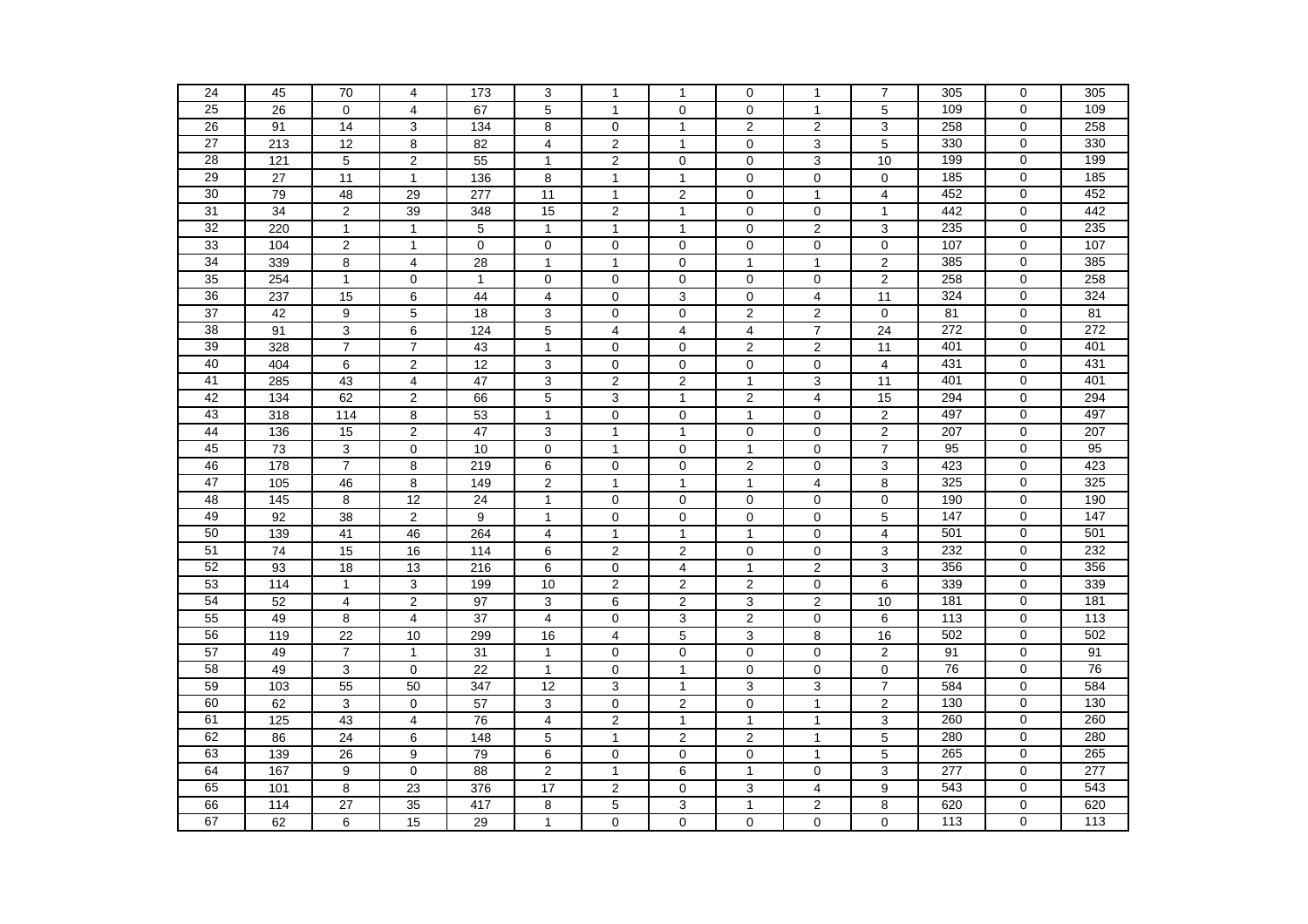| 68              | 115               | 30                      | 6                | 52              | $\mathbf{1}$            | $\mathbf{1}$     | $\mathbf 0$      | $\mathbf{1}$     | 2                       | $\overline{7}$  | 215 | $\mathbf 0$    | 215              |
|-----------------|-------------------|-------------------------|------------------|-----------------|-------------------------|------------------|------------------|------------------|-------------------------|-----------------|-----|----------------|------------------|
| 69              | $\overline{133}$  | $\overline{20}$         | $\overline{2}$   | 224             | $\overline{7}$          | $\mathbf{1}$     | $\overline{2}$   | $\overline{5}$   | $\overline{4}$          | 11              | 409 | $\mathbf 0$    | 409              |
| 70              | 164               | 125                     | 10               | 374             | 20                      | $\overline{4}$   | $\overline{2}$   | 5                | $\overline{4}$          | 14              | 722 | $\mathbf 0$    | 722              |
| 71              | 184               | 25                      | $\overline{2}$   | 74              | 2                       | 0                | 2                | $\mathbf{1}$     | 1                       | 4               | 295 | 0              | 295              |
| 72              | 137               | 3                       | $\mathbf 0$      | 47              | $\mathbf{1}$            | 0                | $\mathbf 0$      | 3                | 0                       | 0               | 191 | $\mathbf 0$    | 191              |
| 73              | 183               | 2                       | $\mathbf{1}$     | 26              | $\overline{2}$          | $\mathbf{1}$     | $\overline{1}$   | $\mathbf 0$      | $\mathbf{1}$            | 8               | 225 | $\mathbf 0$    | 225              |
| 74              | 35                | 65                      | $\overline{2}$   | 10              | $\overline{2}$          | $\mathbf 0$      | $\mathbf 0$      | 0                | $\mathbf 0$             | $\overline{4}$  | 118 | $\mathbf 0$    | 118              |
| $\overline{75}$ | 97                | $\overline{5}$          | $\mathbf{1}$     | 33              | $\mathbf{1}$            | 0                | $\overline{1}$   | $\mathbf{1}$     | 0                       | $\overline{5}$  | 144 | $\mathbf 0$    | 144              |
| 76              | 33                | $\overline{2}$          | $\mathbf{1}$     | 18              | $\overline{2}$          | $\pmb{0}$        | $\overline{0}$   | $\pmb{0}$        | $\overline{2}$          | $\overline{2}$  | 60  | $\Omega$       | 60               |
| 77              | 136               | 8                       | $\boldsymbol{2}$ | 57              | $\overline{c}$          | $\mathbf{1}$     | $\mathbf 0$      | $\mathbf{1}$     | $\mathbf{1}$            | 3               | 211 | $\mathbf 0$    | 211              |
| 78              | 152               | $\overline{4}$          | 3                | 42              | $\overline{2}$          | $\mathbf 0$      | 3                | $\overline{2}$   | $\overline{2}$          | $\overline{7}$  | 217 | $\mathbf 0$    | 217              |
| 79              | 115               | 18                      | 6                | 211             | 9                       | 3                | $\mathbf{1}$     | 3                | 3                       | 11              | 380 | $\mathbf 0$    | 380              |
| 80              | 105               | 42                      | 11               | 75              | 6                       | $\mathbf{1}$     | $\mathbf 0$      | $\mathbf{1}$     | $\mathbf{1}$            | 19              | 261 | $\mathbf 0$    | 261              |
| 81              | 244               | 29                      | 3                | 17              | $\mathbf{1}$            | 1                | $\mathbf 0$      | $\mathbf{1}$     | 3                       | 4               | 303 | $\mathbf 0$    | 303              |
| 82              | $\frac{115}{115}$ | 52                      | 6                | 185             | $\overline{11}$         | $\mathbf{1}$     | 3                | 3                | $\overline{4}$          | 11              | 391 | $\overline{0}$ | 391              |
| 83              | 46                | 46                      | $\mathbf{1}$     | 96              | 4                       | 3                | $\overline{c}$   | $\mathbf{3}$     | 8                       | 3               | 212 | $\mathbf 0$    | 212              |
| 84              | 69                | $\overline{35}$         | $\mathbf{1}$     | 74              | $\overline{6}$          | $\pmb{0}$        | $\mathbf 0$      | $\mathbf{1}$     | 1                       | 5               | 192 | $\mathbf 0$    | 192              |
| 85              | 391               | $\sqrt{2}$              | $\mathbf 0$      | $\overline{7}$  | $\mathsf 0$             | $\overline{2}$   | $\mathbf 0$      | 0                | $\mathbf{1}$            | $\mathbf 0$     | 403 | $\mathbf 0$    | 403              |
| 86              | 186               | 16                      | $\overline{7}$   | $\overline{78}$ | $\overline{2}$          | 3                | $\mathbf 0$      | 0                | 0                       | $\overline{c}$  | 294 | $\mathbf 0$    | 294              |
| 87              | 149               | 5                       | $\mathbf 0$      | 52              | 4                       | 1                | $\mathbf{1}$     | 0                | 3                       | 3               | 218 | 0              | $\overline{218}$ |
| 88              | 193               | 101                     | $\overline{7}$   | 120             | 10                      | $\mathbf{1}$     | $\boldsymbol{2}$ | 4                | $\overline{c}$          | 8               | 448 | $\mathbf 0$    | 448              |
| 89              | 8                 | $\overline{4}$          | $\mathbf{1}$     | 86              | 5                       | 5                | $\overline{4}$   | $\overline{2}$   | 2                       | $\mathbf{1}$    | 118 | $\mathbf 0$    | 118              |
| 90              | 161               | 69                      | $\overline{2}$   | 152             | $\overline{5}$          | $\pmb{0}$        | $\overline{2}$   | 0                | 2                       | $\overline{4}$  | 397 | $\mathbf 0$    | 397              |
| 91              | 223               | 82                      | $\mathbf{1}$     | 100             | 5                       | $\mathbf{1}$     | $\mathbf 0$      | $\mathbf{1}$     | $\overline{c}$          | 9               | 424 | $\mathbf 0$    | 424              |
| 92              | 190               | 19                      | 3                | $\frac{103}{2}$ | 3                       | $\overline{2}$   | 3                | 0                | $\overline{3}$          | $\overline{6}$  | 332 | $\mathbf 0$    | 332              |
| 93              | 58                | $\overline{\mathbf{c}}$ | $\mathbf 2$      | 67              | $\overline{c}$          | $\pmb{0}$        | $\mathbf 2$      | 0                | 0                       | 3               | 136 | 0              | 136              |
| 94              | 113               | 86                      | $\overline{7}$   | 334             | 10                      | 5                | $\mathbf{1}$     | $\mathbf 0$      | 2                       | $\overline{7}$  | 565 | $\mathbf 0$    | 565              |
| 95              | 102               | 9                       | $\overline{c}$   | 46              | 3                       | $\mathsf 3$      | $\mathbf 0$      | $\mathbf{1}$     | $\mathbf{1}$            | 3               | 170 | $\mathbf 0$    | 170              |
| 96              | 92                | 3                       | $\pmb{0}$        | 13              | 0                       | $\pmb{0}$        | $\mathbf 0$      | $\mathbf{1}$     | 0                       | 0               | 109 | $\mathbf 0$    | 109              |
| 97              | 156               | 151                     | 11               | 241             | $\overline{7}$          | 1                | 9                | $\boldsymbol{2}$ | 5                       | 5               | 588 | $\mathbf 0$    | 588              |
| 98              | 121               | 10                      | $\mathbf{1}$     | 156             | $\overline{4}$          | $\overline{c}$   | $\overline{0}$   | $\overline{2}$   | $\overline{c}$          | $\overline{4}$  | 302 | $\mathbf 0$    | 302              |
| 99              | 65                | 12                      | $\overline{c}$   | 257             | $\overline{7}$          | 3                | 3                | $\overline{2}$   | $\mathbf{1}$            | 5               | 357 | 0              | 357              |
| 100             | 162               | 137                     | 13               | 108             | 4                       | $\mathbf{1}$     | $\overline{1}$   | $\overline{2}$   | 2                       | 5               | 435 | $\mathbf 0$    | 435              |
| 101             | 144               | 90                      | 5                | 138             | 11                      | $\mathsf 3$      | 6                | 5                | 6                       | $\overline{14}$ | 422 | $\mathbf 0$    | 422              |
| 102             | 123               | 12                      | $\mathbf{1}$     | $\overline{87}$ | 6                       | $\mathbf 0$      | $\overline{c}$   | $\mathbf{1}$     | $\mathbf{1}$            | 4               | 237 | $\mathbf 0$    | 237              |
| 103             | 195               | 11                      | $\boldsymbol{2}$ | 40              | 3                       | 0                | 0                | $\mathbf 0$      | 0                       | 0               | 251 | 0              | 251              |
| 104             | 48                | 32                      | 3                | 27              | $\overline{2}$          | 0                | $\mathbf 0$      | $\mathbf 0$      | 2                       | 3               | 117 | $\mathbf 0$    | 117              |
| 105             | 72                | 20                      | 2                | 182             | 3                       | 3                | 0                | $\overline{2}$   | 3                       | 5               | 292 | $\mathbf 0$    | 292              |
| 106             | 94                | $\overline{2}$          | 6                | 165             | 6                       | 0                | $\mathbf 0$      | $\mathbf{1}$     | $\mathbf{1}$            | 9               | 284 | $\mathbf 0$    | 284              |
| 107             | 67                | 20                      | $\mathbf 0$      | 173             | 5                       | $\pmb{0}$        | $\overline{c}$   | 0                | 2                       | 12              | 281 | $\mathbf 0$    | 281              |
| 108             | 110               | 279                     | 11               | 125             | 10                      | 3                | $\mathbf{1}$     | $\mathbf{1}$     | 5                       | 9               | 554 | $\mathbf 0$    | 554              |
| 109             | 109               | 113                     | 3                | 440             | 9                       | $\boldsymbol{2}$ | $\mathbf 2$      | 2                | $\overline{\mathbf{c}}$ | 9               | 691 | $\mathbf 0$    | 691              |
| 110             | 154               | 24                      | 6                | 133             | $\overline{\mathbf{4}}$ | 4                | 3                | 0                | 3                       | 12              | 343 | 0              | 343              |
| 111             | 140               | $\overline{35}$         | $\overline{2}$   | 270             | 13                      | $\overline{c}$   | $\mathbf{1}$     | $\overline{2}$   | $\mathbf{1}$            | $\overline{7}$  | 473 | 0              | 473              |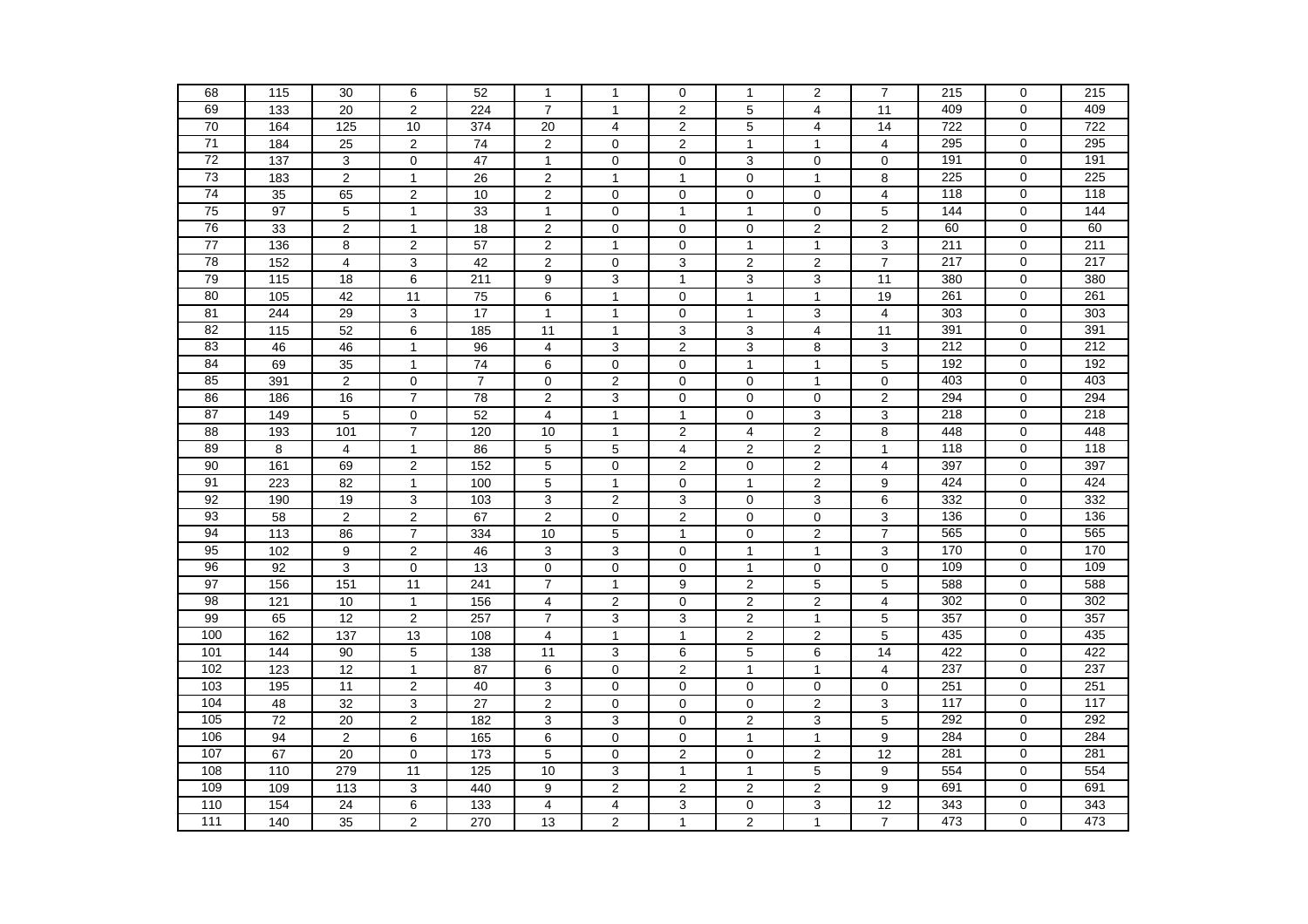| 112              | 234               | 72                      | 6                       | $\overline{135}$ | 5                       | $\mathbf{1}$     | 3                       | $\boldsymbol{2}$        | 4                       | 13                      | 475         | 0              | 475         |
|------------------|-------------------|-------------------------|-------------------------|------------------|-------------------------|------------------|-------------------------|-------------------------|-------------------------|-------------------------|-------------|----------------|-------------|
| 113              | 228               | 167                     | 8                       | 269              | $\overline{7}$          | $\overline{5}$   | $\overline{2}$          | $\overline{\mathbf{4}}$ | 9                       | 8                       | 707         | $\mathbf 0$    | 707         |
| 114              | 25                | $\mathbf{1}$            | $\mathbf 0$             | 55               | $\overline{\mathbf{4}}$ | 0                | $\mathbf{1}$            | 0                       | 0                       | $\mathbf{1}$            | 87          | $\mathbf 0$    | 87          |
| 115              | 184               | 19                      | $\overline{2}$          | 83               | $\mathbf 0$             | $\mathbf{1}$     | $\overline{2}$          | $\mathbf{1}$            | $\overline{2}$          | $\overline{7}$          | 301         | $\mathbf 0$    | 301         |
| 116              | 78                | $\mathbf 0$             | $\mathbf 0$             | 26               | $\mathbf 0$             | 0                | $\mathbf 0$             | 0                       | 0                       | $\mathbf 0$             | 104         | $\mathbf 0$    | 104         |
| 117              | 133               | $\overline{7}$          | $\overline{\mathbf{c}}$ | 37               | $\mathbf 0$             | 0                | $\overline{1}$          | $\overline{c}$          | 0                       | $\mathbf 2$             | 184         | $\mathbf 0$    | 184         |
| 118              | 76                | 73                      | 5                       | 278              | 14                      | 3                | $\overline{7}$          | $\mathbf{1}$            | 3                       | $\overline{12}$         | 472         | 0              | 472         |
| 119              | 86                | 13                      | 5                       | 218              | 13                      | $\overline{c}$   | $\overline{4}$          | $\mathbf{1}$            | $\overline{c}$          | $\overline{7}$          | 351         | $\mathbf 0$    | 351         |
| 120              | 145               | $\mathbf{1}$            | $\mathbf{1}$            | 47               | $\overline{2}$          | $\mathbf{1}$     | $\mathbf{1}$            | $\mathbf 0$             | $\mathbf{1}$            | $\mathbf{1}$            | 200         | $\mathbf 0$    | 200         |
| 121              | 79                | 33                      | $\mathbf{1}$            | 121              | $\mathbf 2$             | $\boldsymbol{2}$ | $\overline{\mathbf{4}}$ | $\pmb{0}$               | $\mathbf{1}$            | 5                       | 248         | $\mathbf 0$    | 248         |
| 122              | $\overline{137}$  | 30                      | 6                       | 324              | 11                      | 3                | $\overline{2}$          | $\overline{2}$          | 3                       | 8                       | 526         | $\mathbf 0$    | 526         |
| 123              | $\frac{114}{114}$ | 56                      | 4                       | $\overline{214}$ | 8                       | $\mathbf{1}$     | $\mathbf{1}$            | $\pmb{0}$               | 3                       | $\overline{7}$          | 408         | $\pmb{0}$      | 408         |
| 124              | 234               | 18                      | 5                       | 255              | 3                       | $\boldsymbol{2}$ | $\mathbf 2$             | $\boldsymbol{2}$        | $\mathbf{1}$            | 3                       | 525         | $\mathbf 0$    | 525         |
| 125              | $\frac{1}{175}$   | 8                       | 3                       | 262              | 8                       | $\mathbf{1}$     | $\overline{2}$          | $\mathbf{1}$            | $\overline{c}$          | 6                       | 468         | $\mathbf 0$    | 468         |
| 126              | 249               | 25                      | 14                      | 367              | 15                      | $\overline{5}$   | $\overline{3}$          | $\overline{2}$          | $\overline{4}$          | 19                      | 703         | $\overline{0}$ | 703         |
| 127              | 178               | 61                      | $\overline{7}$          | 394              | 22                      | 3                | 10                      | 4                       | 8                       | $\overline{17}$         | 704         | $\mathbf 0$    | 704         |
| 128              | 84                | 21                      | 4                       | 83               | 4                       | $\mathbf{1}$     | $\mathbf{1}$            | $\pmb{0}$               | $\mathbf{1}$            | 4                       | 203         | $\mathbf 0$    | 203         |
| 129              | $\overline{210}$  | $\bf 8$                 | $\overline{2}$          | 244              | 9                       | $\mathbf{1}$     | $\mathsf 3$             | $\mathbf 0$             | $\mathbf{1}$            | 6                       | 484         | $\mathbf 0$    | 484         |
| 130              | 61                | 5                       | $\overline{7}$          | 146              | 11                      | 0                | 3                       | $\mathbf 0$             | 2                       | 5                       | 240         | $\mathbf 0$    | 240         |
| 131              | 93                | $\overline{\mathbf{4}}$ | 2                       | 268              | 25                      | 3                | $\boldsymbol{2}$        | $\overline{7}$          | 3                       | 21                      | 428         | 0              | 428         |
| $\overline{132}$ | 154               | 8                       | $\mathbf{1}$            | $\overline{75}$  | $\mathbf 2$             | $\overline{2}$   | $\overline{1}$          | $\pmb{0}$               | $\overline{\mathbf{4}}$ | 5                       | 252         | $\mathbf 0$    | 252         |
| 133              | 144               | $\mathbf 2$             | $\mathbf{1}$            | $\overline{72}$  | $\mathbf 2$             | $\mathbf{1}$     | $\pmb{0}$               | $\pmb{0}$               | $\mathsf 0$             | $\overline{4}$          | 226         | $\pmb{0}$      | 226         |
| 134              | 49                | 14                      | $\mathbf{1}$            | 85               | $\overline{c}$          | 0                | $\mathbf 0$             | $\pmb{0}$               | 3                       | 6                       | 160         | $\mathbf 0$    | 160         |
| 135              | 154               | $\bf 8$                 | $\mathbf{1}$            | 83               | 6                       | $\pmb{0}$        | $\overline{1}$          | $\pmb{0}$               | $\mathbf{1}$            | $\mathbf 0$             | 254         | $\mathbf 0$    | 254         |
| 136              | 85                | 59                      | $\overline{3}$          | 143              | 13                      | $\overline{c}$   | $\overline{2}$          | $\mathbf{1}$            | $\overline{3}$          | $\mathbf{1}$            | 312         | $\mathbf 0$    | 312         |
| 137              | 283               | 87                      | $\overline{7}$          | 226              | 6                       | $\mathbf{1}$     | $\overline{1}$          | $\mathbf{1}$            | 5                       | 3                       | 620         | $\mathbf 0$    | 620         |
| 138              | 60                | 3                       | $\overline{4}$          | 218              | 6                       | 3                | $\overline{2}$          | $\mathbf 0$             | $\overline{c}$          | $\mathbf 2$             | 300         | $\mathbf 0$    | 300         |
| 139              | 52                | 13                      | 3                       | 149              | 11                      | 6                | $\mathsf 3$             | $\pmb{0}$               | 0                       | $\mathbf 2$             | 239         | $\mathbf 0$    | 239         |
| 140              | 203               | 25                      | 9                       | 211              | 13                      | 3                | $\mathbf 0$             | 2                       | 2                       | 3                       | 471         | $\mathbf 0$    | 471         |
| 141              | 107               | 26                      | 27                      | 399              | 20                      | 6                | 6                       | $\mathbf{1}$            | 0                       | 9                       | 601         | $\mathbf 0$    | 601         |
| 142              | 62                | 26                      | $\mathbf{1}$            | 215              | $\overline{7}$          | $\mathbf 0$      | $\mathbf 0$             | $\mathbf 0$             | $\overline{2}$          | $\overline{8}$          | 321         | $\overline{0}$ | 321         |
| 143              | $\overline{20}$   | 158                     | 10                      | 193              | 15                      | $\pmb{0}$        | $\overline{3}$          | $\overline{3}$          | 0                       | 3                       | 405         | $\mathbf 0$    | 405         |
| 144              | 68                | 8                       | $\overline{3}$          | 92               | $\mathbf{1}$            | $\mathbf 0$      | $\overline{1}$          | $\mathbf{1}$            | $\overline{c}$          | $\mathsf 0$             | 176         | $\mathbf 0$    | 176         |
| 145              | $\overline{20}$   | $\pmb{0}$               | $\mathbf{1}$            | 45               | $\pmb{0}$               | $\pmb{0}$        | $\mathbf{1}$            | $\mathbf{1}$            | $\overline{3}$          | $\overline{5}$          | 76          | $\mathbf 0$    | 76          |
| 146              | $\pmb{0}$         | $\mathsf{O}\xspace$     | $\mathbf{1}$            | 257              | $\overline{5}$          | $\mathbf{1}$     | $\pmb{0}$               | $\mathbf{1}$            | $\mathbf{1}$            | $\mathbf{1}$            | 267         | $\mathbf 0$    | 267         |
| 147              | 21                | $\mathbf 0$             | 3                       | 230              | $\overline{c}$          | 0                | 0                       | 0                       | $\overline{\mathbf{c}}$ | 0                       | 258         | $\mathbf 0$    | 258         |
| 148              | 58                | $\overline{4}$          | $\mathbf{1}$            | 87               | 4                       | 3                | 3                       | 0                       | $\mathbf{1}$            | 8                       | 169         | $\mathbf 0$    | 169         |
| 149              | 113               | 24                      | $\overline{c}$          | 46               | 3                       | $\mathbf{1}$     | $\mathbf 0$             | $\mathbf 0$             | 3                       | $\overline{\mathbf{4}}$ | 196         | $\mathbf 0$    | 196         |
| 150              | 13                | 12                      | $\mathbf{1}$            | 33               | $\mathbf{1}$            | 0                | $\mathbf 0$             | 0                       | 0                       | $\mathbf 0$             | 60          | $\mathbf 0$    | 60          |
| 151              | $\mathbf 0$       | $\mathbf 0$             | $\mathbf 0$             | $\mathbf 0$      | $\mathbf 0$             | $\pmb{0}$        | $\mathbf 0$             | 0                       | 0                       | $\mathbf 0$             | $\mathbf 0$ | $\mathbf 0$    | $\mathbf 0$ |
| 152              | 115               | 16                      | $\overline{c}$          | 236              | 12                      | $\overline{c}$   | $\mathsf 3$             | $\overline{c}$          | $\pmb{0}$               | 13                      | 401         | $\mathbf 0$    | 401         |
| $\overline{153}$ | 106               | 50                      | 6                       | 197              | 8                       | $\mathbf{1}$     | $\overline{1}$          | $\overline{c}$          | $\boldsymbol{7}$        | 9                       | 387         | $\mathbf 0$    | 387         |
| 154              | 184               | 12                      | $\mathbf 0$             | 16               | 0                       | $\pmb{0}$        | $\pmb{0}$               | $\mathbf 0$             | 0                       | 0                       | 212         | $\mathbf 0$    | 212         |
| 155              | 214               | 19                      | 3                       | 101              | $\mathbf{1}$            | $\pmb{0}$        | $\pmb{0}$               | 0                       | $\mathbf{1}$            | 3                       | 342         | $\mathbf 0$    | 342         |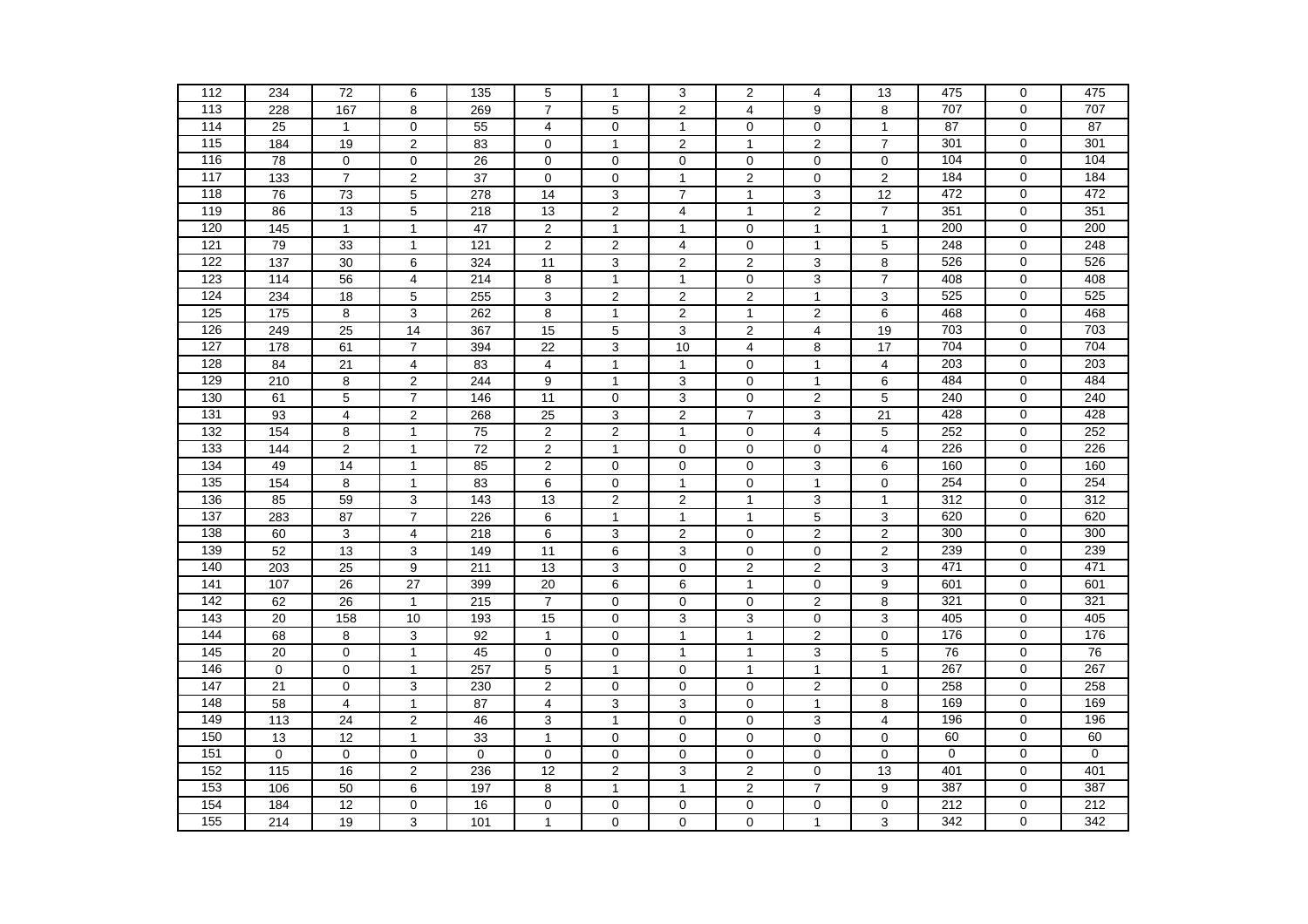| 156        | 148             | 51                      | 8                                | 89          | $\overline{c}$                   | 0                         | $\mathbf{1}$                | $\pmb{0}$                        | 1                              | 3                                | 303        | $\mathbf 0$                   | 303        |
|------------|-----------------|-------------------------|----------------------------------|-------------|----------------------------------|---------------------------|-----------------------------|----------------------------------|--------------------------------|----------------------------------|------------|-------------------------------|------------|
| 157        | 485             | $\mathbf 0$             | $\mathbf{1}$                     | 64          | $\mathbf{1}$                     | 0                         | $\mathbf 0$                 | 0                                | 0                              | $\mathbf 0$                      | 551        | $\mathbf 0$                   | 551        |
| 158        | 161             | $\overline{4}$          | $\pmb{0}$                        | $\mathbf 0$ | 0                                | 161                       | $\mathbf 0$                 | 0                                | 0                              | $\pmb{0}$                        | 326        | $\mathbf 0$                   | 326        |
| 159        | 164             | $\overline{4}$          | $\mathbf{1}$                     | 96          | $\mathbf{1}$                     | $\boldsymbol{2}$          | $\pmb{0}$                   | $\mathbf{1}$                     | $\mathbf{1}$                   | $\overline{4}$                   | 274        | $\mathbf 0$                   | 274        |
| 160        | 123             | 6                       | $\mathbf 0$                      | 146         | $\overline{4}$                   | $\mathbf{1}$              | $\mathbf 0$                 | $\overline{2}$                   | 0                              | $\overline{3}$                   | 285        | $\mathbf 0$                   | 285        |
| 161        | 108             | 5                       | $\mathbf 0$                      | 53          | $\mathbf 0$                      | $\pmb{0}$                 | $\mathbf 0$                 | $\overline{2}$                   | $\overline{\mathbf{c}}$        | $\overline{4}$                   | 174        | $\mathbf 0$                   | 174        |
| 162<br>163 | 121<br>155      | $\overline{6}$<br>46    | $\overline{3}$<br>$\overline{1}$ | 158<br>29   | $\overline{5}$<br>$\overline{2}$ | $\mathbf{1}$<br>$\pmb{0}$ | $\pmb{0}$<br>$\overline{2}$ | $\overline{2}$<br>$\overline{0}$ | $\mathbf{1}$<br>$\overline{4}$ | $\overline{7}$<br>$\overline{5}$ | 304<br>244 | $\mathbf 0$<br>$\overline{0}$ | 304<br>244 |
| 164        | 128             | 11                      | $\overline{2}$                   | 72          | 5                                | $\mathbf{1}$              | $\mathbf 0$                 | $\mathbf{1}$                     | $\mathbf{1}$                   | $\overline{6}$                   | 227        | 0                             | 227        |
| 165        | 157             | 21                      | $\mathbf{1}$                     | 106         | 4                                | $\pmb{0}$                 | $\mathbf 0$                 | $\mathbf{1}$                     | 2                              | $\overline{7}$                   | 299        | 0                             | 299        |
| 166        | 167             | $\overline{7}$          | $\mathbf{1}$                     | 160         | 5                                | $\pmb{0}$                 | $\overline{1}$              | $\mathbf 0$                      | $\overline{3}$                 | $\,6$                            | 350        | $\mathbf 0$                   | 350        |
| 167        | 84              | 39                      | 5                                | 103         | 6                                | $\mathbf{1}$              | $\mathbf 0$                 | $\mathbf{1}$                     | $\mathbf{1}$                   | $\mathbf 5$                      | 245        | 0                             | 245        |
| 168        | 30              | 8                       | 24                               | 197         | 4                                | 3                         | $\boldsymbol{2}$            | $\mathbf{1}$                     | 0                              | $\mathbf 2$                      | 271        | 0                             | 271        |
| 169        | $\overline{51}$ | 81                      | $\overline{7}$                   | 142         | 6                                | $\mathbf{1}$              | $\overline{1}$              | 3                                | 6                              | $\,6$                            | 304        | $\mathbf 0$                   | 304        |
| 170        | 52              | 177                     | 3                                | 71          | $\overline{4}$                   | $\mathbf 0$               | $\overline{2}$              | $\mathbf{1}$                     | $\overline{2}$                 | $\overline{3}$                   | 315        | $\overline{0}$                | 315        |
| 171        | 153             | 31                      | 3                                | 106         | $\overline{7}$                   | $\pmb{0}$                 | 3                           | 3                                | $\overline{\mathbf{c}}$        | 9                                | 317        | 0                             | 317        |
| 172        | 158             | 6                       | 6                                | 118         | 5                                | 0                         | 5                           | $\mathbf 2$                      | $\mathbf{1}$                   | 6                                | 307        | $\pmb{0}$                     | 307        |
| 173        | 183             | 52                      | $\overline{\mathbf{4}}$          | 241         | 14                               | $\overline{\mathbf{4}}$   | $\overline{\mathbf{4}}$     | $\mathbf{1}$                     | $\pmb{0}$                      | 13                               | 516        | $\pmb{0}$                     | 516        |
| 174        | 198             | 9                       | $\overline{2}$                   | 101         | 6                                | $\mathbf 0$               | 3                           | 3                                | 4                              | 12                               | 338        | $\mathbf 0$                   | 338        |
| 175        | 113             | 114                     | 13                               | 130         | $\overline{2}$                   | 0                         | $\overline{1}$              | $\mathbf 0$                      | $\overline{2}$                 | 6                                | 381        | $\mathbf 0$                   | 381        |
| 176        | 85              | 3                       | 6                                | 151         | 4                                | 0                         | $\boldsymbol{2}$            | $\mathbf 0$                      | 0                              | $\overline{\mathbf{c}}$          | 253        | $\mathbf 0$                   | 253        |
| 177        | 185             | 16                      | $\overline{c}$                   | 86          | $\mathbf{1}$                     | $\mathbf 0$               | $\overline{2}$              | $\overline{2}$                   | $\mathbf{1}$                   | 5                                | 300        | $\mathbf 0$                   | 300        |
| 178        | 121             | 21                      | $\mathbf{1}$                     | 108         | 4                                | $\mathbf 0$               | $\mathbf 0$                 | $\mathbf 0$                      | $\mathbf{1}$                   | 10                               | 266        | 0                             | 266        |
| 179        | 146             | $\overline{2}$          | $\overline{2}$                   | 15          | $\mathbf{1}$                     | 0                         | 0                           | $\mathbf 0$                      | $\mathbf{1}$                   | 3                                | 170        | $\mathbf 0$                   | 170        |
| 180        | 98              | $\overline{\mathbf{7}}$ | 6                                | 84          | $\mathbf{1}$                     | $\mathbf{1}$              | $\pmb{0}$                   | $\pmb{0}$                        | $\mathbf{1}$                   | 8                                | 206        | 0                             | 206        |
| 181        | 159             | 18                      | 8                                | 58          | 5                                | $\mathbf{1}$              | $\mathbf{1}$                | $\mathbf{1}$                     | 1                              | $\pmb{0}$                        | 252        | 0                             | 252        |
| 182        | 76              | $\overline{7}$          | 3                                | 83          | 4                                | 2                         | $\mathbf{1}$                | $\mathbf{1}$                     | $\mathbf{2}$                   | $\overline{7}$                   | 186        | $\mathbf 0$                   | 186        |
| 183        | 47              | 25                      | 4                                | 162         | 6                                | $\mathbf{1}$              | $\ensuremath{\mathsf{3}}$   | $\mathbf{1}$                     | $\mathbf{1}$                   | $\mathsf 3$                      | 253        | 0                             | 253        |
| 184        | 80              | $\overline{4}$          | 5                                | 137         | $\overline{2}$                   | $\mathbf{1}$              | $\mathbf 0$                 | $\mathbf 0$                      | $\overline{2}$                 | $\mathbf{1}$                     | 232        | $\mathbf 0$                   | 232        |
| 185        | $\overline{71}$ | 18                      | $\mathbf 0$                      | 68          | $\overline{2}$                   | 0                         | $\mathbf 0$                 | $\overline{2}$                   | 0                              | $\mathbf 0$                      | 161        | $\mathbf 0$                   | 161        |
| 186        | 130             | 44                      | 6                                | 140         | 3                                | $\mathsf 3$               | $\mathbf 0$                 | $\mathbf{1}$                     | $\overline{\mathbf{c}}$        | 3                                | 332        | $\mathbf 0$                   | 332        |
| 187        | 79              | 3                       | $\mathbf 0$                      | 96          | $\pmb{0}$                        | $\pmb{0}$                 | $\mathbf 0$                 | $\mathbf{1}$                     | $\mathbf{1}$                   | $\mathbf 0$                      | 180        | 0                             | 180        |
| 188        | 99              | 15                      | $\mathsf 3$                      | 134         | $\mathbf{3}$                     | $\pmb{0}$                 | $\mathbf{1}$                | $\mathbf{1}$                     | $\overline{2}$                 | $\mathbf{1}$                     | 259        | $\mathbf 0$                   | 259        |
| 189        | 94              | 3                       | $\mathbf 0$                      | 69          | $\mathbf 2$                      | $\mathbf{1}$              | $\pmb{0}$                   | $\overline{0}$                   | 0                              | $\ensuremath{\mathsf{3}}$        | 172        | $\mathbf 0$                   | 172        |
| 190        | 75              | 19                      | 3                                | 159         | 3                                | $\mathbf 0$               | $\mathbf 0$                 | 0                                | $\overline{c}$                 | $\mathbf{1}$                     | 262        | $\mathbf 0$                   | 262        |
| 191        | 34              | 3                       | $\boldsymbol{2}$                 | 328         | 14                               | $\pmb{0}$                 | $\pmb{0}$                   | 4                                | 1                              | 4                                | 390        | $\mathbf 0$                   | 390        |
| 192        | 66              | $\mathbf 0$             | $\mathbf{1}$                     | 107         | 4                                | $\overline{2}$            | $\mathbf 0$                 | 0                                | 0                              | $\mathbf{1}$                     | 181        | $\mathbf 0$                   | 181        |
| 193        | 16              | 56                      | 6                                | 102         | $\overline{2}$                   | $\mathbf{1}$              | $\mathbf 0$                 | $\mathbf 0$                      | 5                              | $\overline{4}$                   | 192        | $\mathbf 0$                   | 192        |
| 194        | 29              | 9                       | $\mathbf{1}$                     | 149         | 5                                | $\pmb{0}$                 | $\mathbf 0$                 | $\mathbf 0$                      | 0                              | $\mathbf{1}$                     | 194        | 0                             | 194        |
| 195        | 144             | $\mathbf 0$             | 4                                | 74          | 3                                | $\mathbf{1}$              | $\mathbf 0$                 | $\mathbf{1}$                     | $\mathbf{1}$                   | 4                                | 232        | $\mathbf 0$                   | 232        |
| 196        | 119             | $\mathbf{1}$            | $\overline{2}$                   | 32          | 0                                | $\pmb{0}$                 | $\mathbf 0$                 | 0                                | 0                              | 3                                | 157        | $\mathbf 0$                   | 157        |